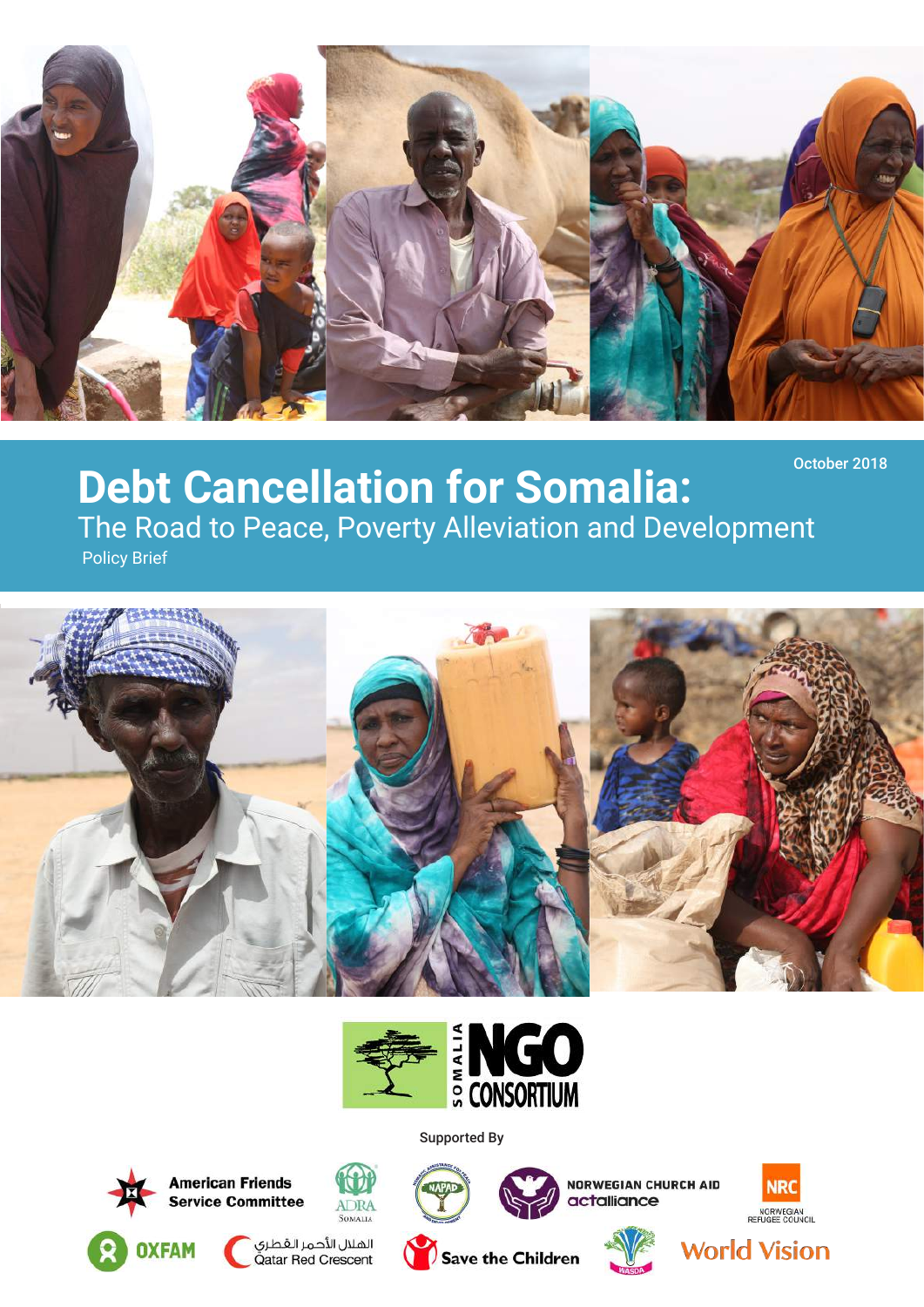# Table of Contents

| I. Introduction                                            |    |
|------------------------------------------------------------|----|
| II. Background and Context                                 | 4  |
| III. Origins and Status of Somalia's External Debt Problem | 5  |
| IV. Processes for Resolving Somalia's External Debt        |    |
| V. Accelerating and Maximising the Debt Relief Process     | 20 |
| VI. Key Issues and Recommendations                         | 24 |
| Annex I                                                    | 27 |

# Acronyms

|                                                       | AfDB: African Development Bank                  |  |  |
|-------------------------------------------------------|-------------------------------------------------|--|--|
| DPO: Development Policy Operation (of the World Bank) |                                                 |  |  |
| DSA:                                                  | <b>Debt Sustainability Analysis</b>             |  |  |
| DSF:                                                  | <b>Debt Sustainability Framework</b>            |  |  |
| ECF:                                                  | <b>Extended Credit Facility</b>                 |  |  |
| FCAS:                                                 | <b>Fragile and Conflict Affected Situations</b> |  |  |
| FGS:                                                  | <b>Federal Government of Somalia</b>            |  |  |
| HIPC:                                                 | <b>Heavily Indebted Poor Country</b>            |  |  |
| IDA:                                                  | <b>International Development Agency</b>         |  |  |
| IFI:                                                  | <b>International Financial Institutions</b>     |  |  |
| IMF:                                                  | <b>International Monetary Fund</b>              |  |  |
| MDRI:                                                 | <b>Multilateral Debt Relief Initiative</b>      |  |  |
| NDP:                                                  | <b>National Development Plan</b>                |  |  |
| NDS:                                                  | New Partnership for Somalia                     |  |  |
| NPV:                                                  | <b>Net Present Value</b>                        |  |  |
|                                                       | PRSP: Poverty Reduction Strategy Paper          |  |  |
| SCF:                                                  | <b>Standby Credit-Facility</b>                  |  |  |
| SMP:                                                  | <b>Staff Monitored Program</b>                  |  |  |
| TSF:                                                  | <b>Transitional Support Facility</b>            |  |  |
| TWG:                                                  | <b>Technical Working Group</b>                  |  |  |
| UCT:                                                  | <b>Upper Credit Tranche</b>                     |  |  |
|                                                       |                                                 |  |  |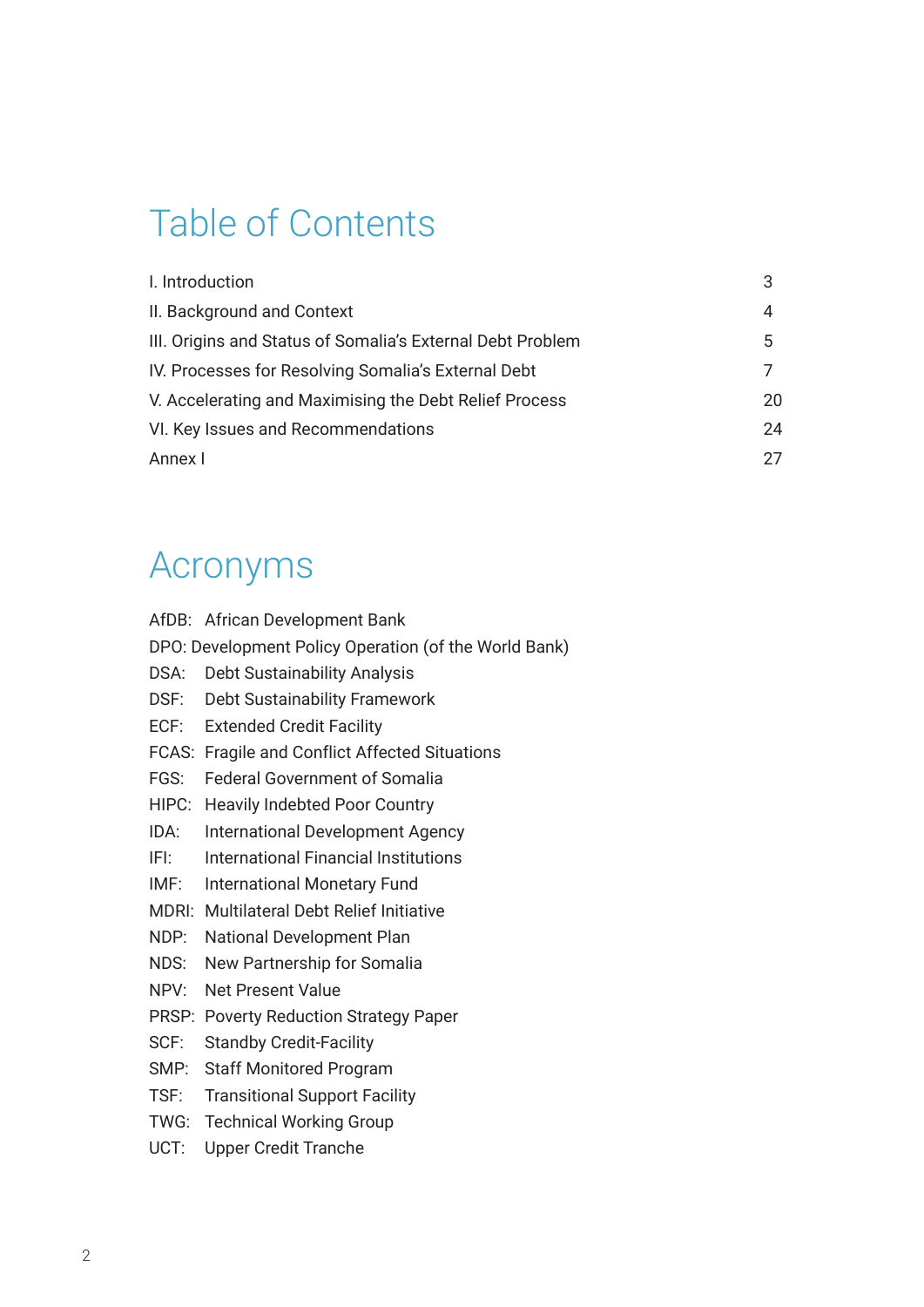## I. Introduction

This brief advocates for an accelerated and full debt relief process<sup>1</sup> such that Somalia:

- Receives full debt cancellation<sup>2</sup> so that resources can be channelled to vast humanitarian, reconstruction and development needs rather than debt servicing; and
- Can access currently blocked grants and concessional loans for new public investments that will stimulate private sector investment and broader human development.

The brief aims to increase awareness of how Somalia's external debt impacts the country's access to resources that are criticalfor economic recovery and socioeconomic development. Key topics include:

- The historical context and current status of Somalia's external debt problem;
- The debt relief process and Somalia's engagement in the process;
- The level of debt relief required for Somalia and the country's ability to pay residual debt service obligations postdebt relief;
- Reasons to accelerate the process; and
- Recommendations for decision-makers to accelerate and maximise debt relief for full debt cancellation

Overall, the brief seeks to enhance the impetus for Somalia's external creditors to move towards expedited and full debt cancellation.

<sup>1</sup> The debt relief process includes the separate but interlinked processes of arrears clearance, HIPC Initiative, MDRI and beyond-HIPC debt relief (explained in Section IV).

<sup>2</sup> We define full debt cancellation for Somalia as the maximization of debt relief through the IFI arrears clearance process, HIPC Initiative, MDRI and beyond-HIPC debt relief such that the country is relieved of all of its current debt stock and future post-HIPC debt servicing.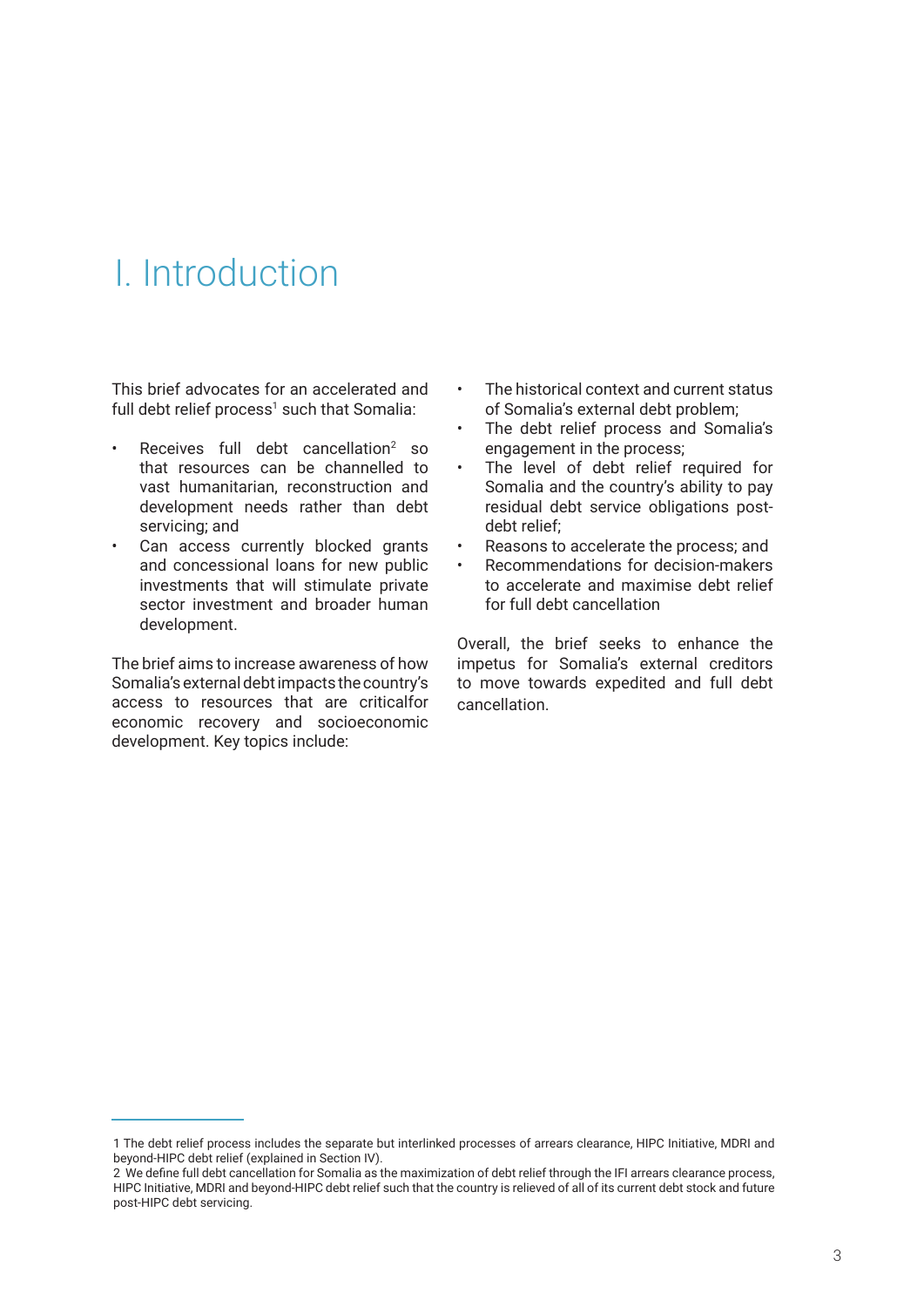### II. Background and Context

As a result of protracted armed conflict, Somalia is one of Sub-Saharan Africa's most troubled and underdeveloped countries. Following the collapse of the central government in 1991, the country has been plagued with violent conflict and insurgency, extreme and widespread poverty, acute food shortages, weak governance and political instability, economic underdevelopment, human rights abuses and recurring natural disasters such as droughts and floods. Somalis to date lack essential security services, healthcare, education and safe drinking water, and have very limited employment opportunities. The Federal Government of Somalia (FGS) has meagre resources to meet the country's pressing needs.

The parliamentary and presidential elections in 2012 led to renewed international recognition of the FGS and its constructive re-engagement with the international community. This, however, led to the inheritance of external debts accumulated by Somalia's former governments, leaving the country with the status of being a heavily indebted poor country with an external debt of US\$ 4.6 billion (as of end 2017), including sizeable arrears to bilateral and multilateral creditors. Consequently, the country's external debt overhang and its large stock of arrears restrict it from accessing critically needed financial resources from the international community, which are essential for the reconstruction and development of Somalia.

At the London Somalia Conference on May 11, 2017, following the New Deal for Somalia Brussels Conference in 2013, the international community renewed its political

and financial commitments to Somalia under the New Partnership for Somalia (NPS). The NPS seeks to promote peace and stability, foster economic development, engender political reform, improve governance and scale-up humanitarian assistance. The NPS is informed by Somalia's National Development Plan (NDP) 2017-2019.

Achieving the NPS and NDP objectives requires Somalia and its development partners to address major development challenges facing the country, such as stimulating economic recovery, improving governance and reducing poverty. This is made difficult by the fragile fiscal positions of the FGS and subnational administrations with an extremely narrow domestic revenue base (chiefly relying on customs duties collected at airports and seaports) and very limited access to budget and project grants. This severely constrains the country's ability to address development challenges. Donor assistance is primarily humanitarian focused for relieving immediate needs, with minimal longer-term investment, such as for economic infrastructure and broader social development assistance.

Somalia's long and protracted armed conflict has destroyed physical, human, and institutional capital, meaning recovery and poverty alleviation efforts are immense and cannot be addressed solely through grants, but must be augmented with substantive additional resources. However, Somalia's external indebtedness remains a roadblock to receiving concessional loans and additional grants. Without such resources, Somalia is severely constrained in achieving NPS and NDP objectives, such as poverty alleviation and economic development.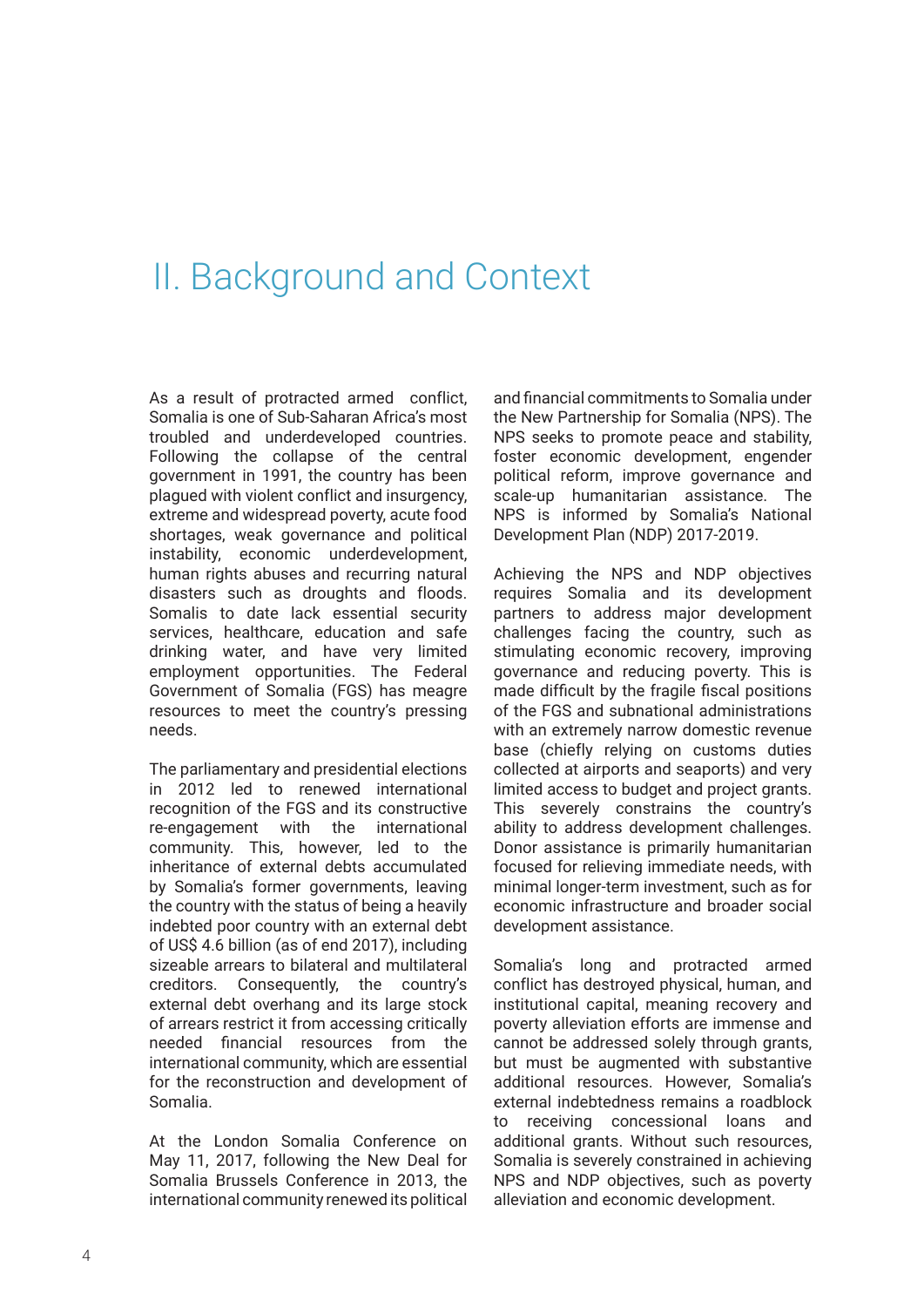### III. Origins and Status of Somalia's External Debt Problem

The story of Somalia's current external debt problem must be embedded in its historical context. Since independence, Somalia's past governments contracted loans from bilateral and multilateral creditors to finance various political, economic and social objectives. Most of the external debt was used to fund the former government's ambitious Public Investments Program and to provide balance-of-payments support<sup>3</sup>. A significant portion of the debt was also used to finance the government's military expenditures from the 1960s through to the late 1980s, including years of civil war<sup>4</sup>.

During the 1980s, Somalia faced difficulties servicing debt, resulting in the government concluding two rescheduling agreements with the Paris Club, an informal group of creditor governments of wealthy industrialized countries who convene to negotiate with countries facing external debt problems. By 1990, Somalia's outstanding external debt rose to 277% of GDP<sup>5</sup>. When the central government collapsed in 1991,

the country began to accumulate arrears on its external debt obligations.

26 years later and Somalia's external public debt is estimated to be US\$ 4.6 billion $6 \text{ (as)}$ of the end the 2017). Somalia has a total of 27 known creditors that are divided into three categories: multilateral, Paris Club and non-Paris Club with 32.8%, 53.8% and 13.4% owed to each respectively (see Figure One)7 . The country's top five (5) largest creditors are the US (~22%), Italy (~13%), France (~9%), the World Bank (~11%) and the International Monetary Fund (IMF)  $({\sim}7\%)^8$ . It is important to note that Somalia's external debt data are estimates, as the government continues to reconcile and validate its current external debt database with creditors<sup>9</sup>.

As for debt cancellation or rescheduling negotiations, so far, China has provided Somalia with full debt cancellation on its claims10 and Saudi Arabia has rescheduled its claims on Somalia as of 2016, rescheduling approximately US\$ 106 million in claims<sup>11</sup>.

<sup>3</sup> Mubarak, J.A. 1996. From bad policy to chaos in Somalia: How an economy fell apart. Westport, Greenwood Publishing Group, p.81.

<sup>4</sup> For a more detailed account of Somalia's military expenditures prior to the outbreak of the civil war, see Fitzgerald, N.J. 2002. Somalia: Issues, History and Bibliography. New York, Nova Science Publishers, p.62-75.

<sup>5</sup> Mubarak, J.A. 1996. From bad policy to chaos in Somalia: How an economy fell apart. Westport, Greenwood Publishing Group, p.16.

<sup>6</sup> Somalia's external debt data is updated on a yearly basis. As Somalia has not taken on new loans since 1991, the country's external debt data does not change significantly year-on-year, with only currency-related adjustments, minimal accruing debt service (>90% of Somalia's debt is in arrears), late/penalty interest on external debt arrears accruing, and no debt servicing being made by Somalia.

<sup>7</sup> Based on estimates provided to the IMF by the Federal Government (see IMF Country Report No. 18/212) 8 ibid.

<sup>9</sup> To date, the Somali authorities have not initiated the exercise to reconstruct external commercial debt.

<sup>10</sup> See IMF Country Report No. 15/208.

<sup>11</sup> See IMF Country Report No. 18/55.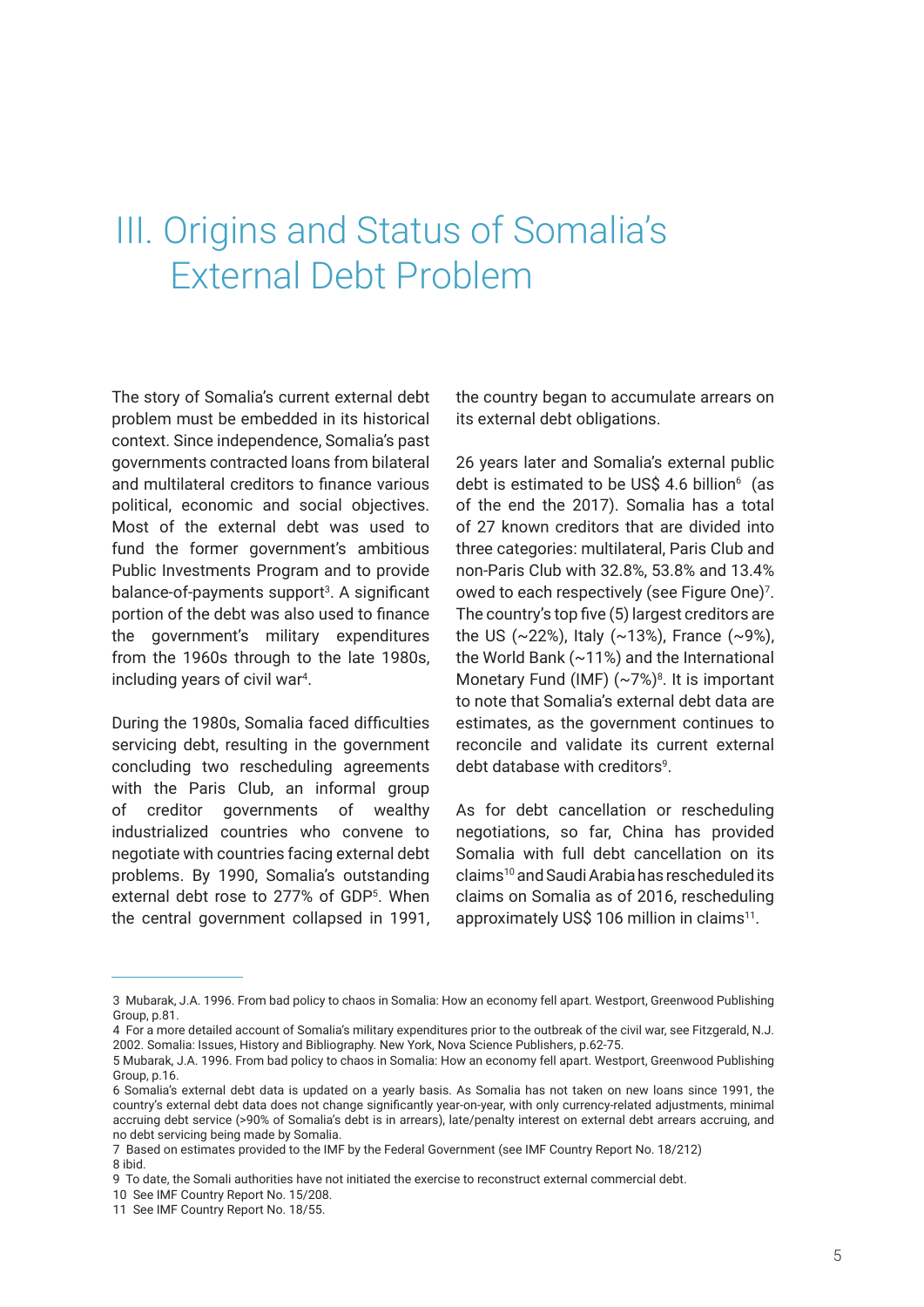



Most external creditors are cognisant of the FGS' challenges and do not expect to receive payment on past and current debt obligations until there is a resolution of Somalia's external debt problem through debt relief processes. This expectation, on the part of Somalia's external multilateral and bilateral creditors, is evident in the formation of the Somalia Technical Working Group (TWG) on External Debt. The Somalia TWG, co-chaired by the FGS, the IMF and the World Bank, invites all bilateral and multilateral creditors to participate on a voluntary basis. The Somalia TWG on External Debt serves as an informal platform whereby Somalia and its creditors exchange information on the country's external debt, discuss issues pertaining to Somalia's progression in the debt relief process, take stock of the country's track record of reforms, and identify any capacity gaps that can be addressed so as to help facilitate the country's progression through the debt relief process<sup>12</sup>. To date, there have only been two

meetings of the Somalia TWG on External Debt, with one taking place alongside the IMF-World Bank Annual Meetings in 2013 and the other alongside the IMF-World Bank Spring Meetings in 2015.

The majority of the Somalia's population  $(-67%)^{13}$  was born well after the 1980s civil war, receiving scant benefit from what Somalia's US\$ 4.6 billion external debt was used on, such as development projects whose impact has not been sustained, due to destructive armed conflict. It is unreasonable to saddle the current generation with these debts and even more problematic when these debts also restrict access to critically needed grants and concessional resources.

In this context, there is a clear case for debt cancellation and the expeditious resolution of Somalia's external debt problem, so that the current population can benefit from access to additional grants and concessional loans.

<sup>12</sup> See African Development Bank Addendum to Somalia Country Brief 2013-2016 < https://www.afdb. org%2Ffileadmin%2Fup-loads%2Fafdb%2FDocuments%2FProject-and-Operations%2F2013-2015 - Somalia -Addendum\_to\_Country\_Brief.pdf&us- g=AOvVaw2lis2-7bGSgcgBzosK0iTA>

<sup>13</sup> See UNESCO http://uis.unesco.org/country/SO for total population of Somalia by age group. 67% represents the total number of Somalis aged 24 years or younger.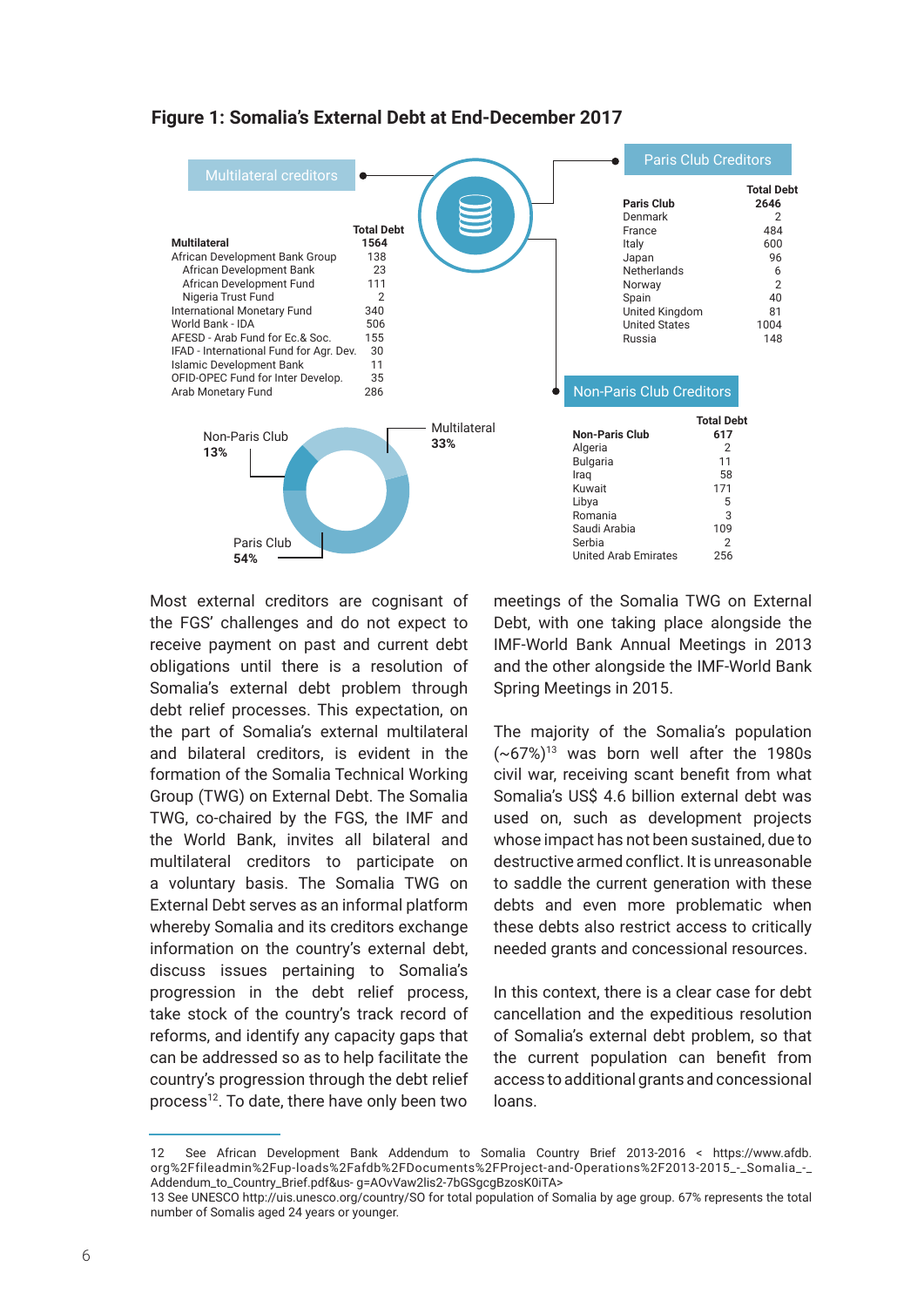## IV. Processes for Resolving Somalia's External Debt

Somalia can resolve its external debt problem through the following interlinked debt relief processes:

- (A) Arrears Clearance;
- (B) Heavily Indebted Poor Country (HIPC) Initiative;
- (C) Beyond-HIPC Debt Relief; and
- (D) Multilateral Debt Relief Initiative (MDRI).

These processes are discussed below.

#### **A. Arrears Clearance**

In fragile and conflict-affected situations (FCAS), one of the main challenges that countries may face is the buildup of arrears after years of non-payment to International Financial Institutions (IFIs)<sup>14</sup>. In the case of Somalia, the size of arrears owed to IFIs is sizeable, with the country owing approximately US\$334 million to the IMF, US\$ 315 million to the World Bank and US\$ 102 million to the African Development Bank (AfDB) as of end-June 201715.

For Somalia to normalise relations with IFIs and progress towards debt relief, the country needs to first clear arrears owed to IFIs. Not doing so will be a roadblock towards broader debt relief and will prevent the country from accessing IFI grants and concessional loans.

To assist countries owing arrears to IFIs, IFI Executive Boards can decide to use internal resources to support arrears clearance operations. These resources can only be utilised for arrears clearance when the prospects of qualifying for the HIPC Initiative are high. To be eligible for arrears clearance, a country must owe arrears to IFIs, be grandfathered into the HIPC Initiative as of end-2006 and must not yet have qualified for the HIPC Initiative<sup>16</sup>

For the foreseeable future, the Somali Government will be unable to clear its arrears using its own resources, and should thus be eligible for IFI arrears clearance support based on the aforementioned eligibility criteria. Nevertheless, the IFIs will make their own assessment on Somalia's capacity to repay its arrears to determine the country's eligibility for arrears clearance support.

The clearance of arrears is coordinated between IFIs and counts towards the execution of debt relief on their part. However, each IFI has its own criteria to determine if a country qualifies for exceptional arrears clearance support. Typically, the arrears clearance eligibility criteria include, among other IFI-specific criteria, the country's demonstration of:

<sup>14</sup> The International Monetary Fund, World Bank and regional development banks such as the Inter-American Development Bank, the Asian Development Bank and African Development Bank.

<sup>15</sup> See Review of Overdue Financial Obligations to the Fund and Further Review Following Declaration of Ineligibility (July 9, 2018) < https://www.imf.org/en/Publications/Policy-Papers/Issues/2018/07/09/pp072017-review-of-the-fundsstrategy-on-overdue- financial-obligations>. The arrear amounts stated above were calculated from SDR amounts provided in the report using 30 June 2017 US\$/XDR exchange rate, as the amounts stated in SDR were as of end-June 2017. 16 See IDA's Further Elaboration of a Systematic Approach to Arrears Clearance (2007).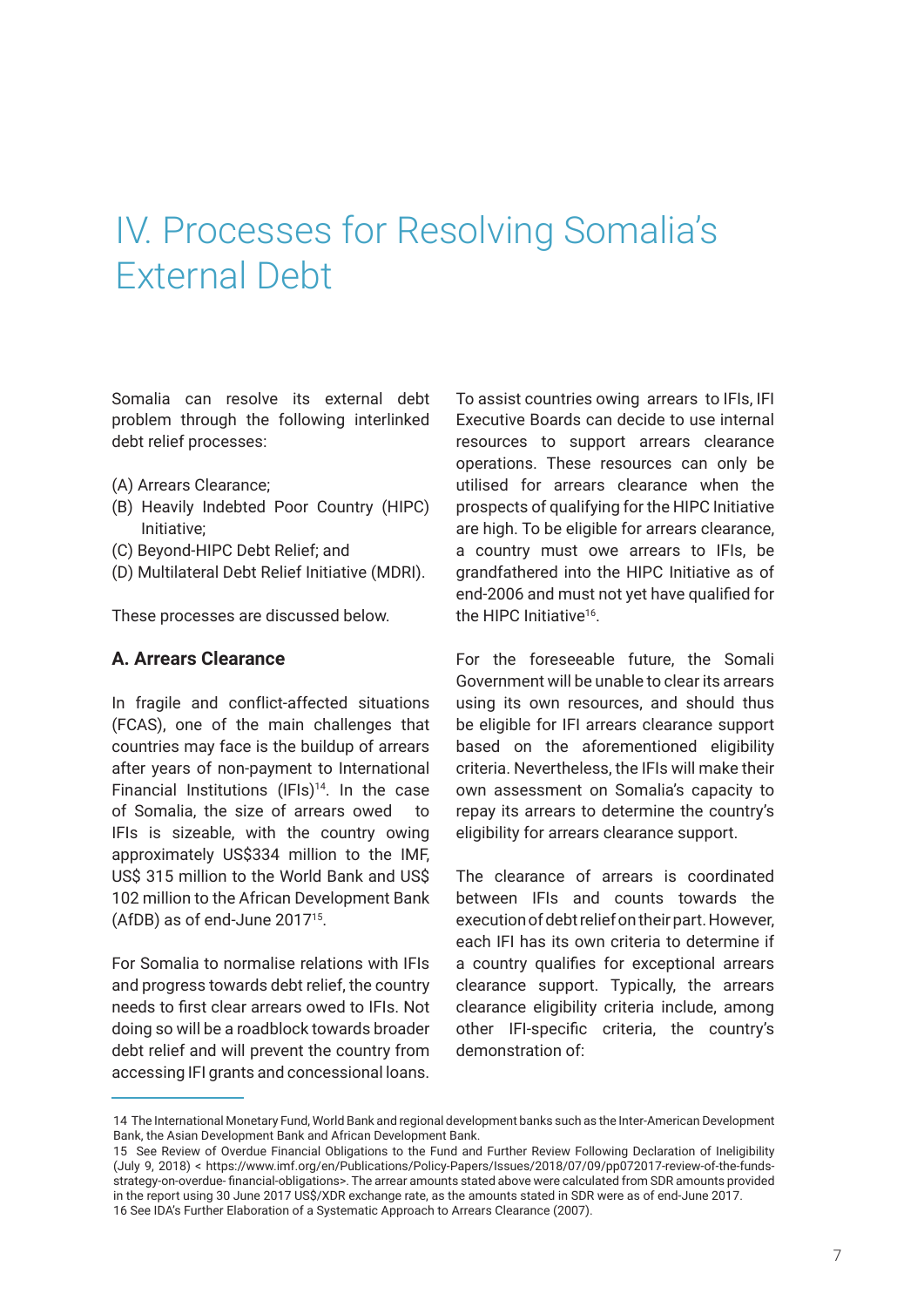#### **Figure 2: How Somalia's IMF and World Bank arrears would be cleared**



- 1. Progress in its re-engagement process with the international financial community, particularly cooperation with the IMF;
- 2. Long-term debt sustainability, meaning the country is close to qualifying for the HIPC Initiative (essentially closer to relieving its debt burden and not falling back into arrears); and
- 3. Substantive effort to settle or have a plan in place for arrears clearance through either mobilising domestic or donor resources.

The preferred IFI approach to arrears clearance is to conduct IFI arrears clearance operations simultaneously to avoid discriminatory preference. However, it is also possible to sequentially clear IFI arrears, if agreed among IFIs. Although IFI arrears clearance occurs before the clearance of non-IFI multilaterals, a country nearing IFI arrears clearance is encouraged to normalise (clear arrears) with other multilaterals<sup>17</sup>.

As per the policies of the IMF and the World Bank, should a member country be unable

to clear arrears with domestic resources, a 'friendly' country (or multiple) can step in to provide a bridge loan that will cover the arrears owed. The IMF and World Bank arrears clearance operation is structured in such a way that shortly after funds from the bridge loan are provided, the 'friendly' country will be promptly repaid from IFI resources. In the case of the IMF, a loan would be used and for the World Bank, a Development Policy Operation (DPO) grant would be disbursed through the Bank's exceptional arrears clearance support. Figure Two illustrates how an arrears clearance operation would work for both institutions.

For the AfDB, its guidelines for arrears clearance stipulates that arrears are to be cleared through a tripartite burden sharing arrangement between the country in arrears, the AfDB and a 'friendly' donor country (or multiple) (see Figure Three). In past FCAS cases, the AfDB was flexible in requiring the debtor to contribute a 1% symbolic payment, while the AfDB provided approximately twothirds from the Arrears Clearance Window (Pillar II) of the Transitional Support Facility

<sup>17</sup> The grant element of arrears that are rescheduled to normalize financial relations with non-IFI multilaterals is counted towards their participation in the HIPC Initiative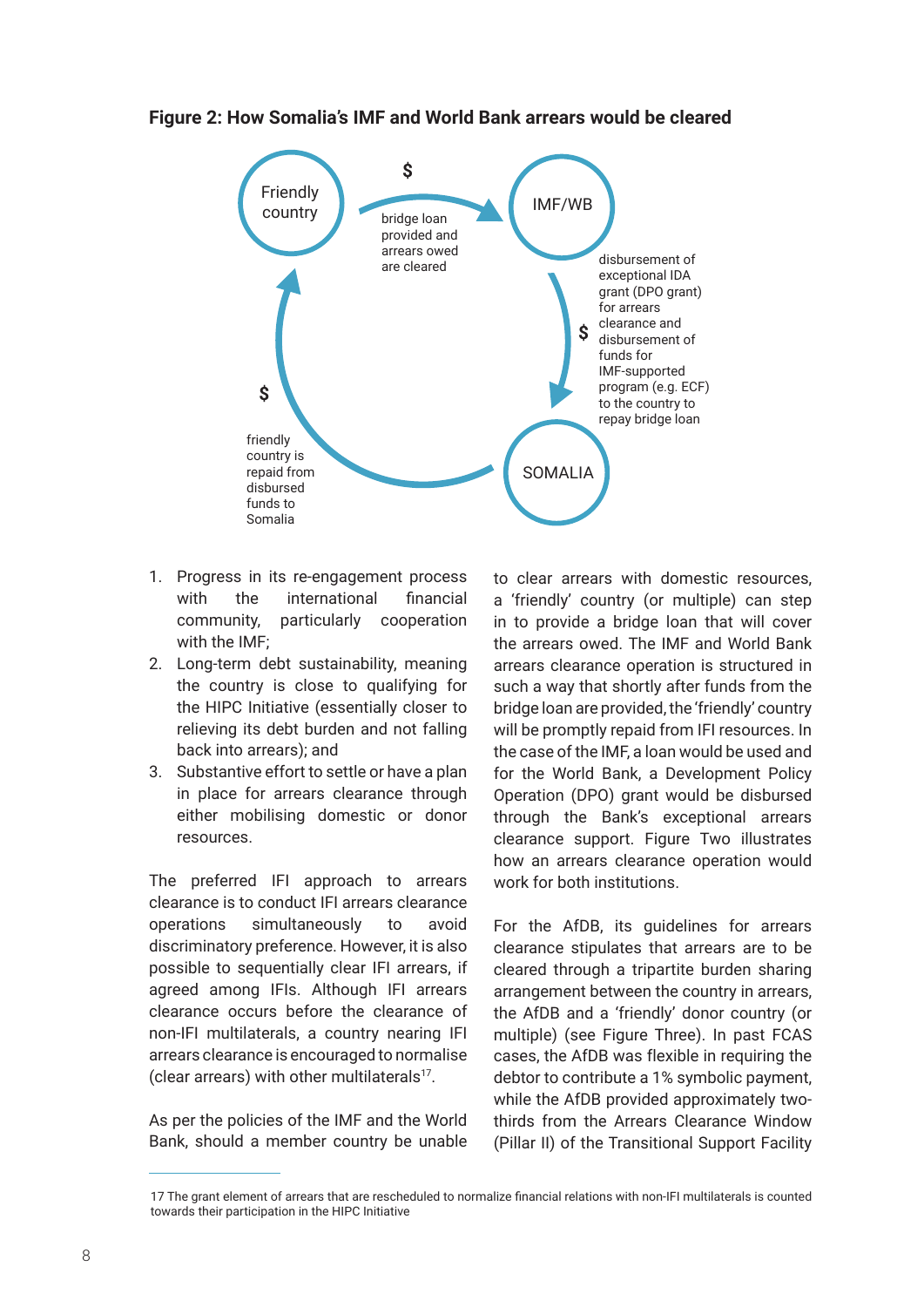#### **Figure 3: AfDB Arrears Clearance Process**



(TSF) and the remaining amounts covered by the 'friendly' donor country.

Clearance of IFI arrears is critically important for Somalia, as it would unlock fresh lending and a higher allocation of grant resources from the World Bank and the AfDB18. Moreover, the IFI arrears clearance process is closely tied to the HIPC Initiative, and is a pre-condition for progressing to the second stage of the initiative, as it would enable Somalia to enter into an IMF-supported program of Upper Credit Tranche (UCT) quality and thus develop a track record of performance (explained in more detail later).

#### **B. Heavily Indebted Poor Country (HIPC) Initiative**

The HIPC Initiative was launched in 1996 by the IMF, the World Bank and the Paris Club to relieve the debts of HIPCs to sustainable levels. The HIPC Initiative is significant in that it is the only internationally agreed upon framework for providing comprehensive debt relief to low-income countries qualifying under the initiative, and also serves as the

framework for coordinating debt relief efforts between IFIs, multilaterals, Paris Club, non-Paris Club and commercial creditors.

In 1999, the HIPC Initiative was revamped into the Enhanced HIPC Initiative, offering broader, deeper and faster debt relief than its predecessor, and to a larger number of countries19. The Enhanced HIPC Initiative also differs from its predecessor through its linkage of debt relief with poverty alleviation, making it a condition that eligible countries formulate and implement a poverty reduction strategy paper (PRSP) that outlines specific government interventions and/or policies that aim to alleviate poverty in the country<sup>20</sup>.

The HIPC process consists of two stages: (i) the HIPC prequalification stage and (ii) the HIPC qualification stage.

#### i. HIPC Prequalification Stage

During the prequalification stage, a country must first meet a number of criteria to qualify as a HIPC-eligible country. The country must be among the list of approved

<sup>18</sup> For both the World Bank and AfDB, concessional lending may be restricted for the short-to-medium term post-arrears clearance, as Somalia would be categorized by the World Bank as a grant-only country. Similar treatment may also be applied to Somalia by the AfDB.

<sup>19</sup> Schier, H. 2007. Towards a Reorganisation System for Sovereign Debt – An International Law Perspective. Leiden, Martinus Nijhoff Publishers.

<sup>20</sup> See Debt Relief Under the Heavily Indebted Poor Countries (HIPC) Initiative <https://www.imf.org/en/About/Factsheets/ Sheets/2016/08/01/16/11/Debt-Relief-Under-the-Heavily-Indebted-Poor-Countries-Initiative>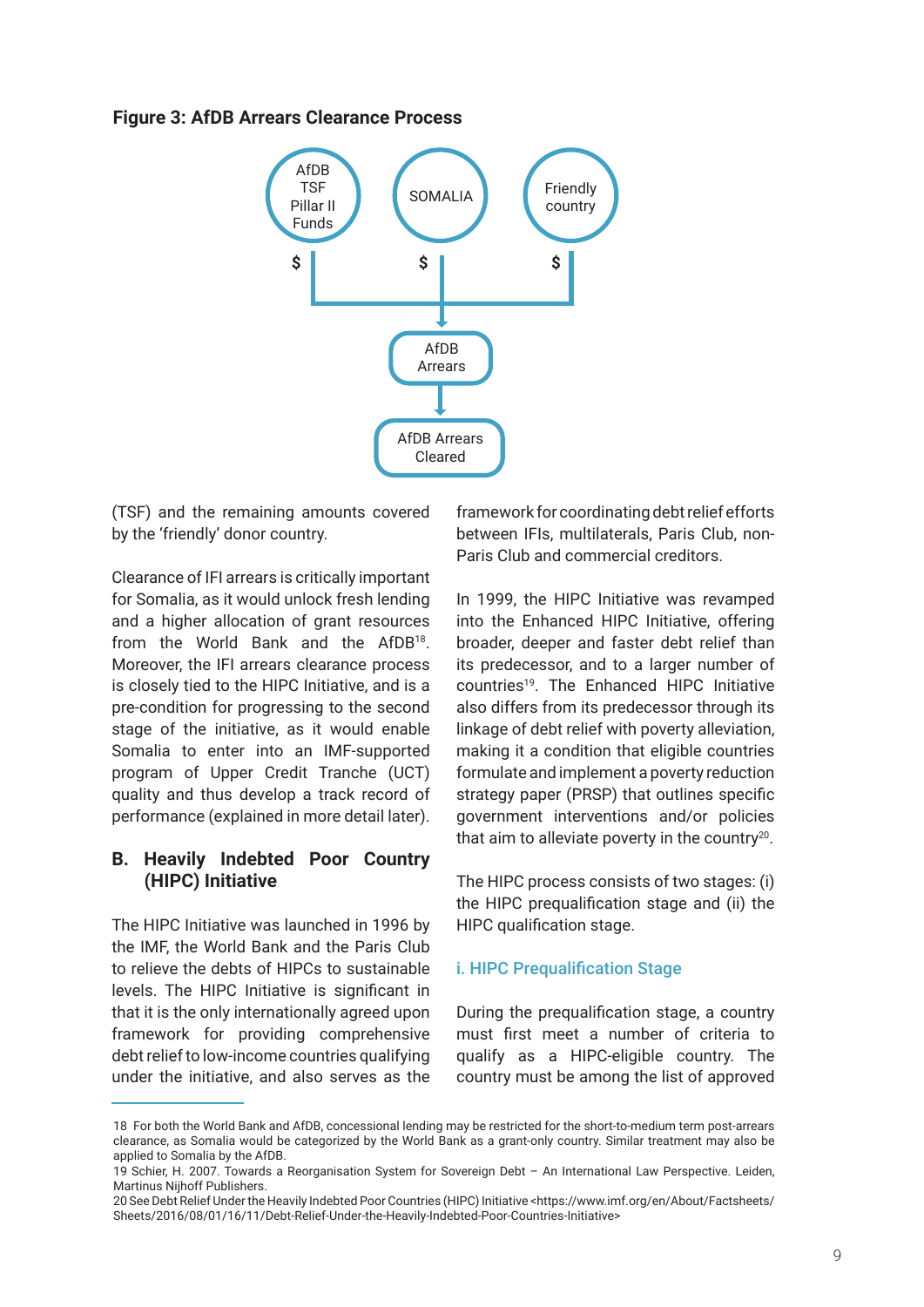countries assessed to meet the income and indebtedness criteria that were grandfathered into the HIPC Initiative in 2006. The country must also be designated by the World Bank as only able to access loans from the International Development Agency (IDA) (the World Bank's concessionallending arm). Somalia is classified as an IDA-only country and was grandfathered into the HIPC Initiative in 2006.<sup>21</sup>

In working towards reaching the qualification stage of the HIPC process, a country must reconcile and validate its external debt data and strengthen its debt management capacity. With technical assistance from the AfDB and cooperation by Somalia's external creditors, the FGS is currently completing the reconstruction, reconciliation and validation of its external debt database in a validation round<sup>22</sup>. The FGS has also taken steps to strengthen debt management capacity with support from the AfDB.

To transition from the HIPC pre-qualification stage to the qualification stage, a country needs to develop a PRSP through a consultative process, clear arrears or have a strategy in place to do so (discussed in Section IV (A) above), and have the IMF and World Bank conduct an assessment to determine the level of relief required to bring debt to sustainable levels. Through a consultative process, the FGS is working towards developing its second NDP 2020- 2024, one of sequential five-year development plans aligned with the FGS' Vision 2040. Once completed<sup>23</sup>, the government intends on using the NDP 2020-2024 as the basis for its PRSP.

As a condition to qualify for HIPC debt relief, a country must also establish a track record of reform and sound policies through IMF and World Bank-supported programs to showcase capacity to prudently utilise resources that would be unlocked through the debt relief process. For countries in arrears that endeavour to move through the pre-qualification stage of the HIPC Initiative, such as Somalia, they are eligible to obtain financing from IFIs prior to arrears clearance through pre-arrears clearance grants $24$  from the World Bank and AfDB to help address urgent needs (see Box 1).

In practice, to qualify for the HIPC Initiative, a country is required to have implemented a minimum six-month track record of reform and sound policies through an IMF-supported program of UCT quality25. Essentially, this means that a government needs to implement an IMF program with stringent conditionalities that will be a litmus test of the government's commitment and capacity to implement policies that will, in the IMF's view, rectify the balance of payments problem.

In the context of the HIPC Initiative, IMFsupported programs that count towards a country's track record include the IMF's Extended Credit Facility (ECF) and the Standby Credit Facility (SCF). However, for countries in arrears with the IMF (often FCAS countries like Somalia), ECF and SCF programs are out of reach on account of arrears owed to the IMF. Instead, the norm has been to enter into an informal IMF Staff Monitored Program (SMP) to begin the process of reforms and sound policy implementation. In the case of

<sup>21</sup> Based on the country's IDA-only status and end-2004 debt burden indicators. See Table 5. Status of HIPC Initiative Implementation and Ring-Fencing at End-2006 of the IMF and World Bank Heavily Indebted Poor Countries (HIPC) Initiative and Multilateral Debt Relief Initiative (MDRI) – Status of Implementation and Proposals for the Future of the HIPC Initiative, November 8, 2011.

<sup>22</sup> See IMF Country Report No. 18/55.

<sup>23</sup> The first draft of the NDP 2020-2024 is required to be developed by March 2019 as a structural benchmark of SMP III (see IMF Country Report No. 18/212).

<sup>24</sup> Here, the term pre-arrears clearance grants are meant to refer to grants provided prior to arrears clearance. It should be noted that the financial assistance provided by the World Bank to countries in arrears is termed "pre-arrears clearance grant".

<sup>25</sup> In the original HIPC Initiative, countries were required to have implemented an UCT-quality program for at least three years prior to Decision Point. To quicken the process to Decision Point, countries are required to show, at a minimum, a six-month track record of strong performance under an IMF-supported program.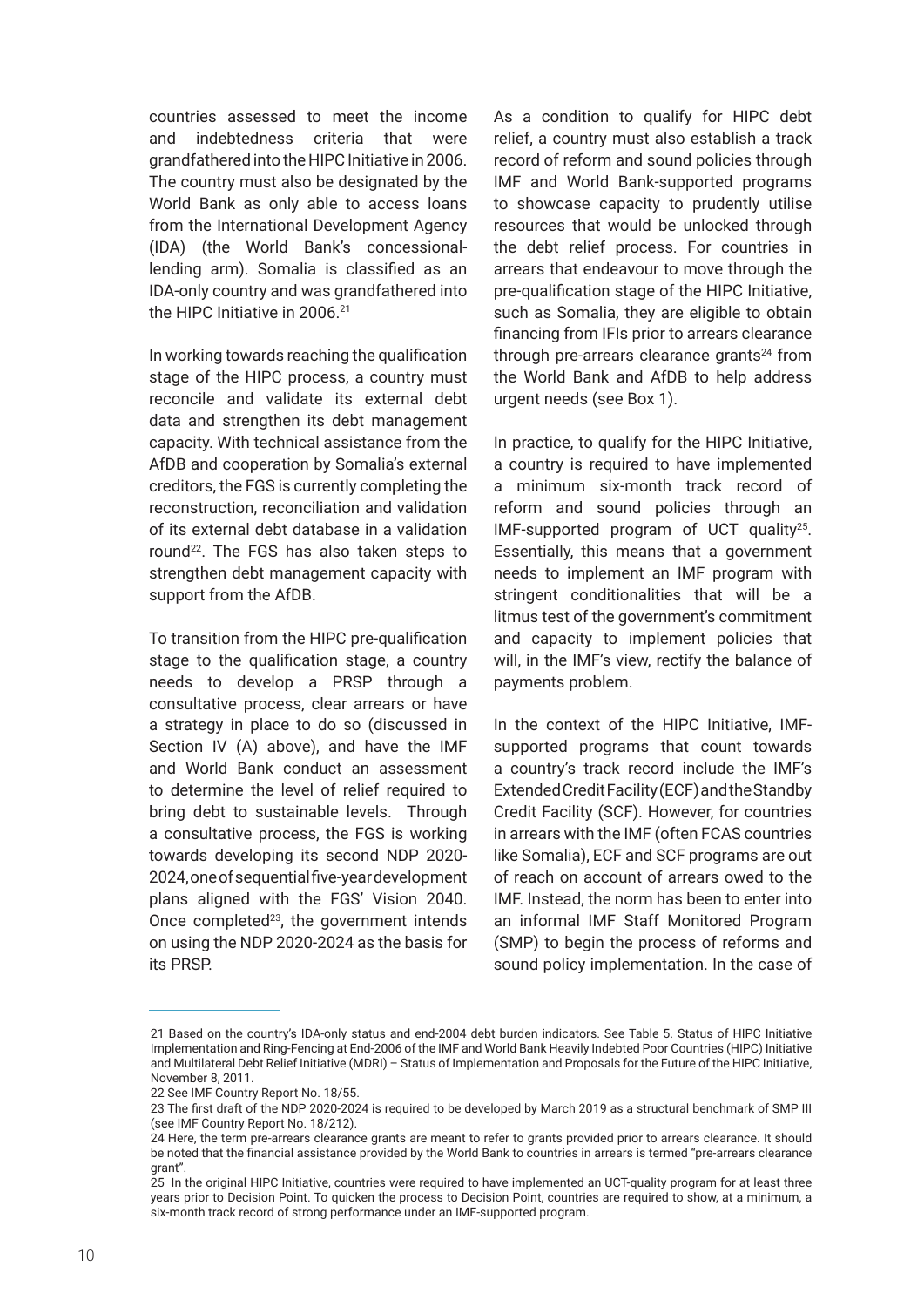countries that owe arrears to the IMF, less stringent SMPs are often recommended due to existing 'overdue financial obligations'

and the institutional and political capacity challenges to implement a definitive UCTquality program.

#### **Box 1: IFI Resources Available for Somalia During the Pre-Decision Point Period**

The existence of arrears for FCAS countries is often a barrier to re-engagement with IFIs. To support the re-engagement of countries owing arrears to IFIs, the World Bank and AfDB have established financing windows through their concessional lending arms (IDA and ADF respectively) to provide limited, but critical resources to these countries<sup>26</sup>.

For the World Bank, the process of obtaining a pre-arrears clearance grant requires the approval of its Board of Executive Directors, as countries in non-accrual status (countries owing external debt arrears) are restricted from accessing finances $27$ . The requirements for obtaining a pre-arrears clearance grant from the World Bank include: (i) good performance towards socio-economic recovery; (ii) existence of sizeable and protracted arrears to the World Bank; (iii) progress in re-engaging with the international financial community, with evidence of positive net resource transfer and creditor cooperation to ensure that resources are not withdrawn from the country; and (iv) evidence that resources for reconstruction and development are insufficient. The granting of a pre-arrears clearance grant often indicates that a country is nearing IFI arrears clearance and Decision Point.

At the sidelines of the 2018 IMF-World Bank Annual Spring Meetings, a high-level roundtable for Somalia was held, wherein the World Bank indicated that a pre-arrears clearance grant proposal was being developed to be submitted to the World Bank's Board of Executive Directors for approval, signaling that the government is making gains on its reform agenda<sup>28</sup>.

In addition to a pre-arrears clearance grant from the World Bank, the AfDB also provides resources to countries in arrears prior to arrears clearance under the TSF, with resources coming from the ADF. The TSF is organised into three pillars, with grants from Pillar I (Supplemental Support) financing resilience building activities, Pillar II (Arrears Clearance) financing the AfDB's contribution to arrears clearance (discussed in Section IV (A)), and Pillar III (Targeted Support) financing capacity-building and technical assistance activities. Given Somalia's arrears situation, the AfDB has been able to tap into TSF grant resources from Pillar I and III to support ongoing projects in Somalia<sup>29</sup>.

In the short-term prior to reaching Decision Point, Somalia will need to maximise its use of pre-arrears clearance grants from the World Bank and AfDB, so that the country can initiate and implement critical development projects to build institutional capacity, enhance resilience, embark on poverty reduction, improve critical infrastructure and create an enabling environment for private sector development.

<sup>26</sup> See IDA's Further Elaboration of a Systematic Approach to Arrears Clearance (2007); and the AfDB's Operational Guidelines for the Implementation of the Strategy for Addressing Fragility and Building Resilience in Africa and for the Transition Support Facility, December 2014.

<sup>27</sup> IDA's Further Elaboration of a Systematic Approach to Arrears Clearance (2007).

<sup>28</sup> See Report of the Secretary-General on Somalia (S/2018/411) to the Security Council. < https://www.securitycouncilreport.org%2Fatf%2Fcf%2F%257B65BFCF9B-6D27-4E9C-8CD3-CF6E4FF96FF9%257D%2Fs\_pv\_8259.pdf&usg=AOv-Vaw1dvTRvAs4KzLzTvK8kWriH>

<sup>29</sup> See African Development Bank Somalia Country Brief 2017-2019 < https://www.afdb.org%2Ffileadmin%2Fuploads%- 2Fafdb%2FDocuments%2FProject-and-Operations%2FSomalia-Country\_Brief\_2017-2020.pdf&usg=AOvVaw3bmzs- rVg-JxDSpS6naNG9K>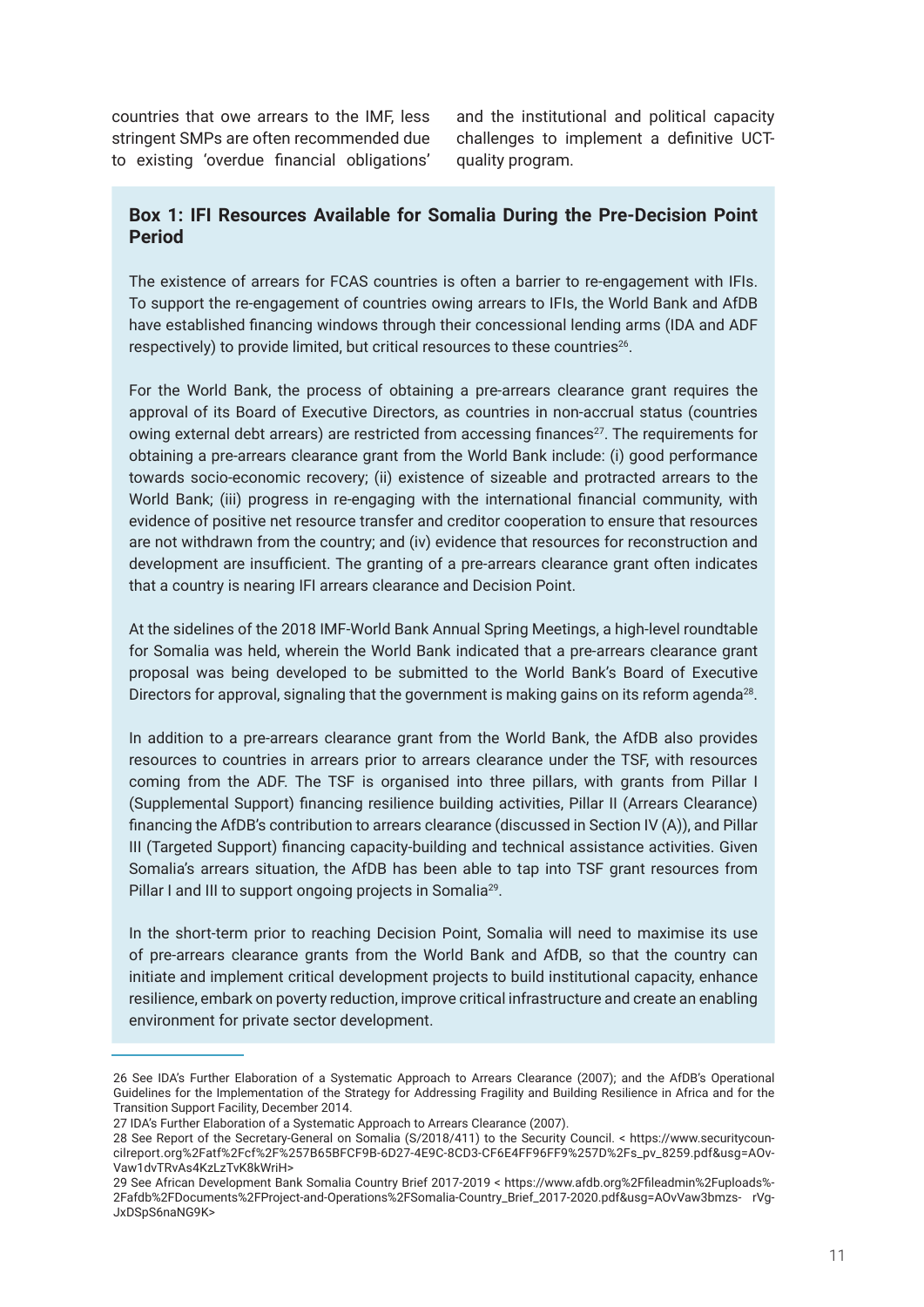It is important to note that on a case-by-case and exceptional basis, the IMF's Executive Board has the discretion to qualify a country for the HIPC Initiative in programs other than the ECF and SCF. These programs include the Rapid Financing Instrument, Rapid Credit Facility, Rights Accumulation Program and the SMP, if the country is deemed to have met the standards of UCT conditionality (as was the case of Liberia that had implemented a six-month SMP with UCT conditionality)<sup>30</sup>.

The implementation of an IMF-supported program that meets UCT conditionality serves to provide the IMF's seal of approval, strongly signalling to creditors that the country is ready to move towards the Decision Point of the HIPC Initiative. This is articulated in a Preliminary HIPC Document prepared by the IMF and World Bank submitted to their respective Executive Boards six months in advance of Decision Point. The Decision Point is the point in which the Board of Executive Directors of the IMF and World Bank qualify a country for debt relief.

It is important to note that as part of the arrears clearance and HIPC process, the IMF and World Bank require that a country's external creditors provide financing assurances<sup>31</sup> for debt relief prior to reaching IFI arrears clearance and the Decision Point, which largely occur concurrently. Obtaining financing assurances for debt relief may require external creditors, especially some Paris Club creditors, to legislate and budget for debt relief operations. The IMF and World Bank require these assurances in advance of arrears clearance to ensure that there is momentum for sufficient debt relief prior to Decision Point and to inform a prospective IMF-supported program (such as ECF) that

is to take place after IMF arrears are cleared and Decision Point is reached. Once sufficient financing assurances of participation in the HIPC Initiative are obtained from external creditors, the IMF and World Bank prepare the Decision Point Document that outlines the level of relief to be provided by each external creditor and the conditionalities for Completion Point. If external creditors (like the Paris Club) are unable to provide such assurances, it can delay and hamper the preparation of a Decision Point Document and thus prevent the country from reaching Decision Point<sup>32</sup>.

At the Decision Point, a cut-off date for the treatment of external debt is applied, typically at the end of the prior fiscal year from the date in which Decision Point is reached. Examples of two post-conflict countries that have achieved a track record of strong performance leading to Decision Point, which could serve as case studies for Somalia are Liberia and Afghanistan (see Box Two and Figure Four).

Somalia is making progress in implementing economic and financial reforms and has performed well under the preceding two IMF SMPs (SMP I and II completed in April 2017 and April 2018 respectively) and renegotiated the SMP III in May 2018. However, it should be noted that SMP III would not meet the standards of a UCT-quality program, meaning that Somalia's performance under SMP I-III does not count towards the country's track record of strong performance required to reach the Decision Point.

The 'light' nature of the current SMPs does not rule out the possibility of Somalia achieving the requirements to reach Decision Point. A best-case scenario for Somalia would be to

<sup>30</sup> See Bal Gunduz, Y. and Crystallin, M. 2014. Do IMF Supported Programs Catalyze Donor Assistance to Low-Income Countries? IMF Working Paper, WP/14/202. Washington, DC: International Monetary Fund.

<sup>31</sup> Under the framework, HIPC-eligible countries are encouraged to obtain financing assurances of at least 70% of HIPCeligible debts prior to reaching Decision Point so as to encourage the country to obtain as much debt relief as possible from creditors. A country that is well under this threshold will have a hard time in making the case to reach Decision Point, as there isn't the "critical mass" for debt relief.

<sup>32</sup> See Hurley, J. The Paris Club: Will the United States Be Asked to Leave? Center for Global Development. < https://www. cgdev. org/blog/paris-club-will-united-states-be-asked-leave>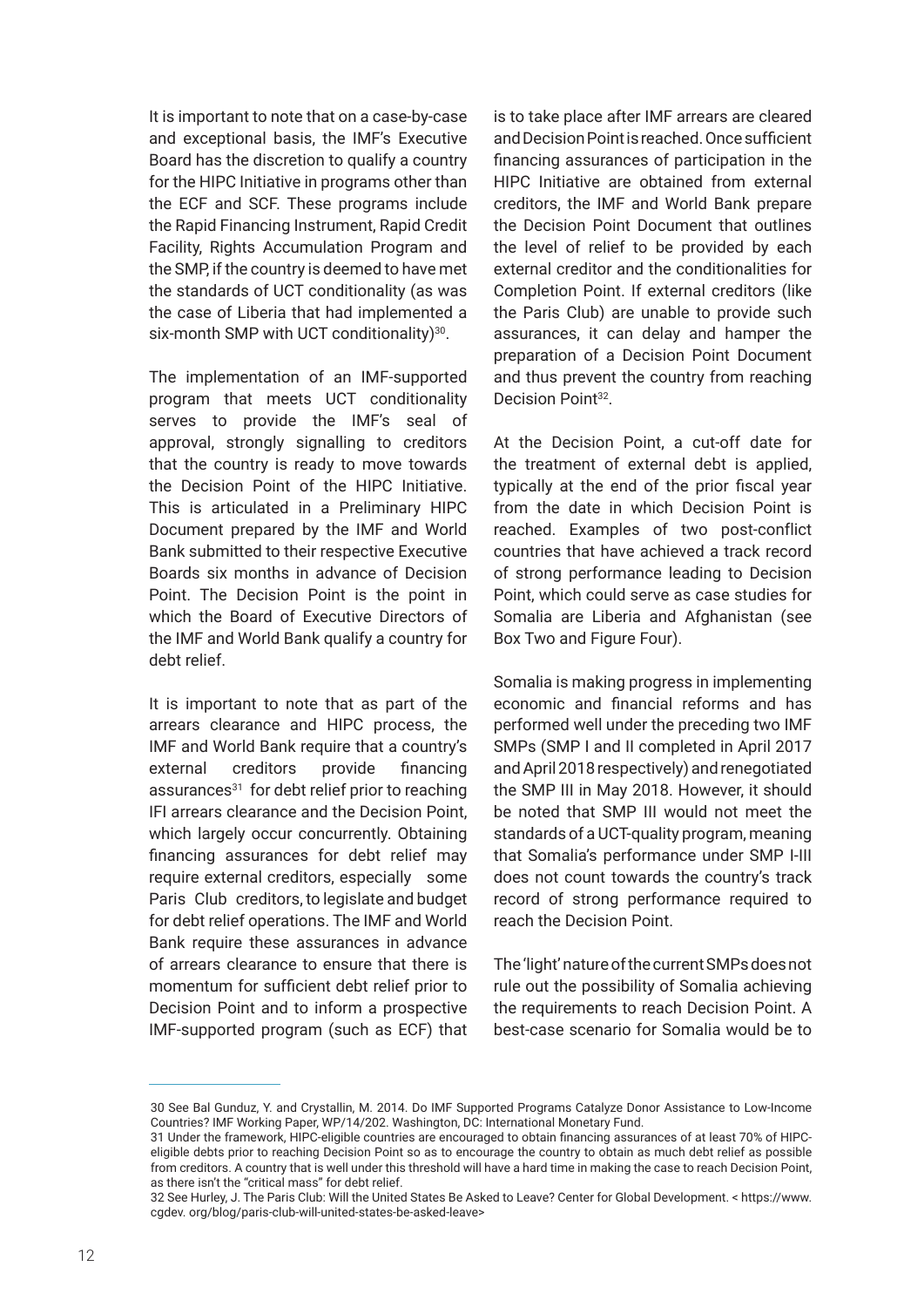follow a route similar to that taken by Liberia to reach Decision Point. In this scenario, IMF staff and FGS officials could revise the policy conditionalities of SMP III to meet the standards of a UCT-quality program (subject to the approval of IMF and World Bank Executive Boards) during the First Review of SMP III in the last quarter of 2018. With strong performance over the remaining sixmonth period, Somalia could be looking at reaching Decision Point in June or July of 2019.

The efforts of the FGS during the current prequalification stage of the HIPC Initiative showcase the government's commitment to reform implementation and the resolution of its external debt problem<sup>33</sup>.

At the conclusion of the Decision Point, creditors would lock-in the amount of debt relief to be provided at the completion of the HIPC qualification stage. As discussed in Section IV (A), prior to or at Decision Point, IFI arrears would be cleared, opening the door to IDA and ADF34 grant resources to Somalia. Arrears clearance would also allow the country to enter into an IMF-supported program (such as ECF) needed to reach Decision Point, with the country also possibly benefiting from residual IMF resources after repaying the bridge loan.

#### **Box 2: Afghanistan and Liberia's Progression Towards HIPC Decision Point**

#### **For Afghanistan, the sequence of events prior to Decision Point were as follows:**

- Clearance of IFI arrears in February 2003
- IFI arrears clearance was completed outside the framework of the HIPC Initiative through a donor trust fund, as Afghanistan was not part of the countries originally included in the HIPC Initiative;
- Implementation of SMPs from 2004-2006;
- Agreement on a three-year Poverty Reduction Grant Facility (PRGF)-supported program
- (predecessor of the ECF program) in June 2006;
- A track record of strong performance under the PRGF for one-year;
- Officially met the eligibility criteria for the HIPC Initiative in April 2007; and
- Reached Decision Point in July 2007;

#### **For Liberia:**

- Agreement on SMP I in April 2006;
- Successful implementation of SMP I and agreement on SMP II in April 2007;
- IMF and World Bank Executive Boards agree that SMP II meets the conditions of a UCTquality program during the First Review of SMP II in December 2007;
- World Bank and AfDB arrears cleared on December 2007;
- Decision Point reached and IMF arrears cleared on March 2008;

#### **The activities surrounding the point at which Liberia reached the Decision Point is perhaps unique among HIPCs and set a precedent for the following reasons:**

- IMF arrears clearance operation and Decision Point occurred almost in unison;
- IMF and World Bank Executive Boards utilised their discretion in determining that Liberia's SMP II satisfied the UCT conditionality required to reach Decision Point, showcasing a great deal of flexibility in the judgment of compliance with UCT conditionality for an SMP.

<sup>33</sup> For details of the government's reform achievements, see Table 2 of the IMF Country Report No. 18/212 for SMP II and Table 1 of the IMF Country Report No. 17/204 for SMP I.

<sup>34</sup> The African Development Fund (ADF) is the concessional financing window of the AfDB. The AfDB is its nonconcessional financing window.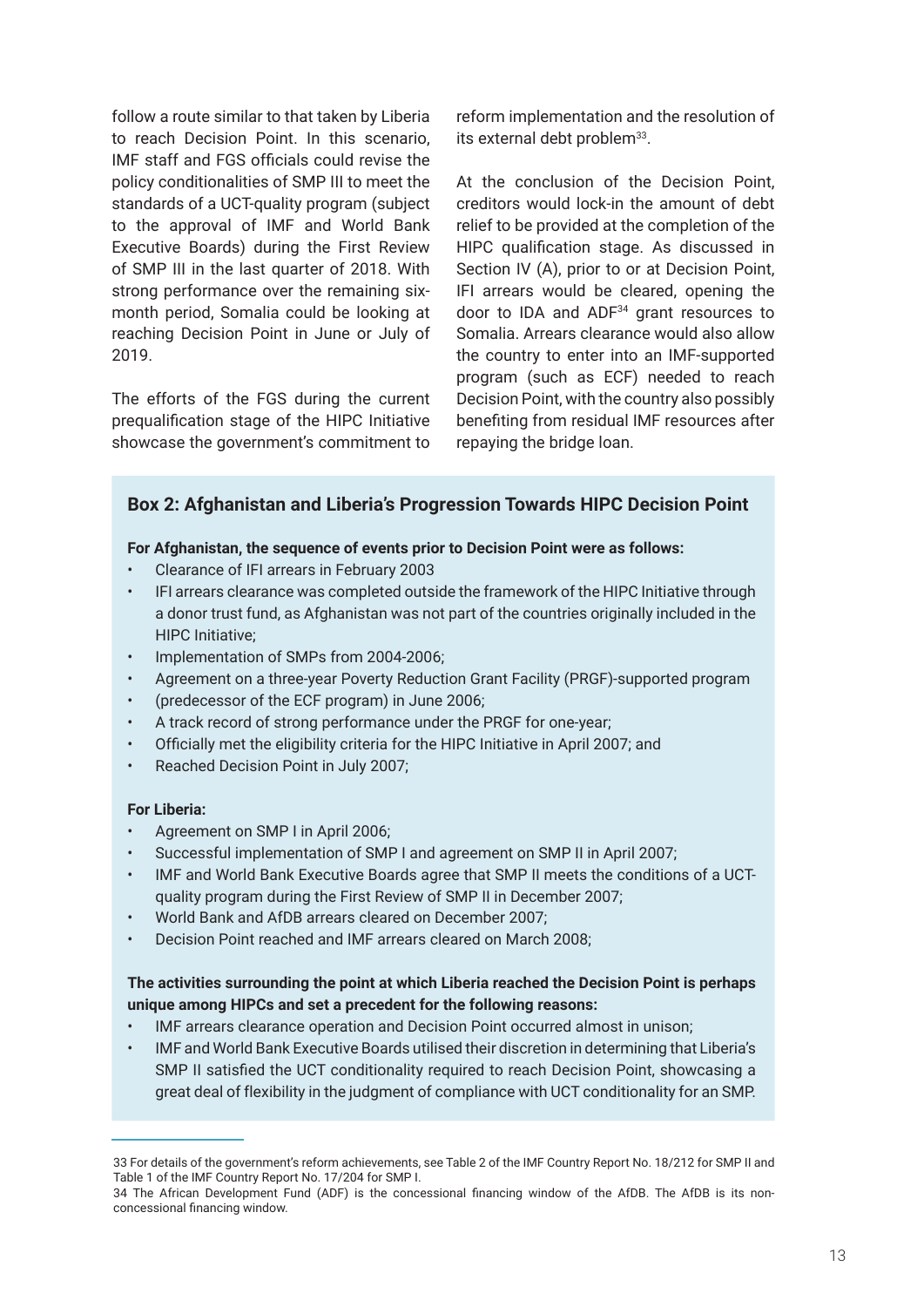

**Figure 4: Timeline of Afghanistan and Liberia's Progression Toward HIPC Decision Point**

#### ii. HIPC Qualification Stage

Upon completing the pre-qualification stage of the HIPC Initiative, Somalia would reach the Decision Point, thus qualifying the country for debt relief. At this point, the country would receive interim debt relief<sup>35</sup> from the IFIs on current and future debt service obligations up until the country graduates from the HIPC Initiative. At Decision Point or shortly thereafter, a country has Paris Club debts rescheduled on highly concessional terms<sup>36</sup> and is encouraged to seek similar terms from multilateral and non-Paris Club creditors, thus helping to normalise relations with its external creditors. If Somalia normalises relations with Paris Club, non-Paris Club and multilateral creditors, the country can technically resume financial relations and receive concessional loans and additional

grants from external creditors. At Decision Point under the HIPC framework, Somalia would need to timely and regularly service debt to Paris Club, multilateral and non-Paris Club creditors up until it completes the HIPC Initiative, which is made easier by Somalia entering highly concessional rescheduling agreements. However, this brief argues for Somalia not to be burdened with any debt servicing throughout the debt relief process. This is a way to ensure greater positive net financial transfers, meaning that there are greater inflows of grants and loans than debt servicing outflows. If debt servicing remains, any debt relief may only result in newly available resources then being diverted to debt servicing, thus not benefitting Somalia's peace and development efforts (see Figure Five).

<sup>35</sup> Interim relief from the IFIs would result in zero debt servicing to IFIs until the country reaches its Completion Point. To extinguish debt servicing for a country during this period, the IFIs essentially pay debt service that falls due to HIPC or MDRI trust funds, thereby ensuring that the country does not fall into arrears and that the financial integrity of IFIs are not compromised.

<sup>36</sup> At Decision Point, the Paris Club provides Cologne flow reschedulings (90% reduction in NPV terms of debt coming due from Decision Point to the end of the HIPC Initiative).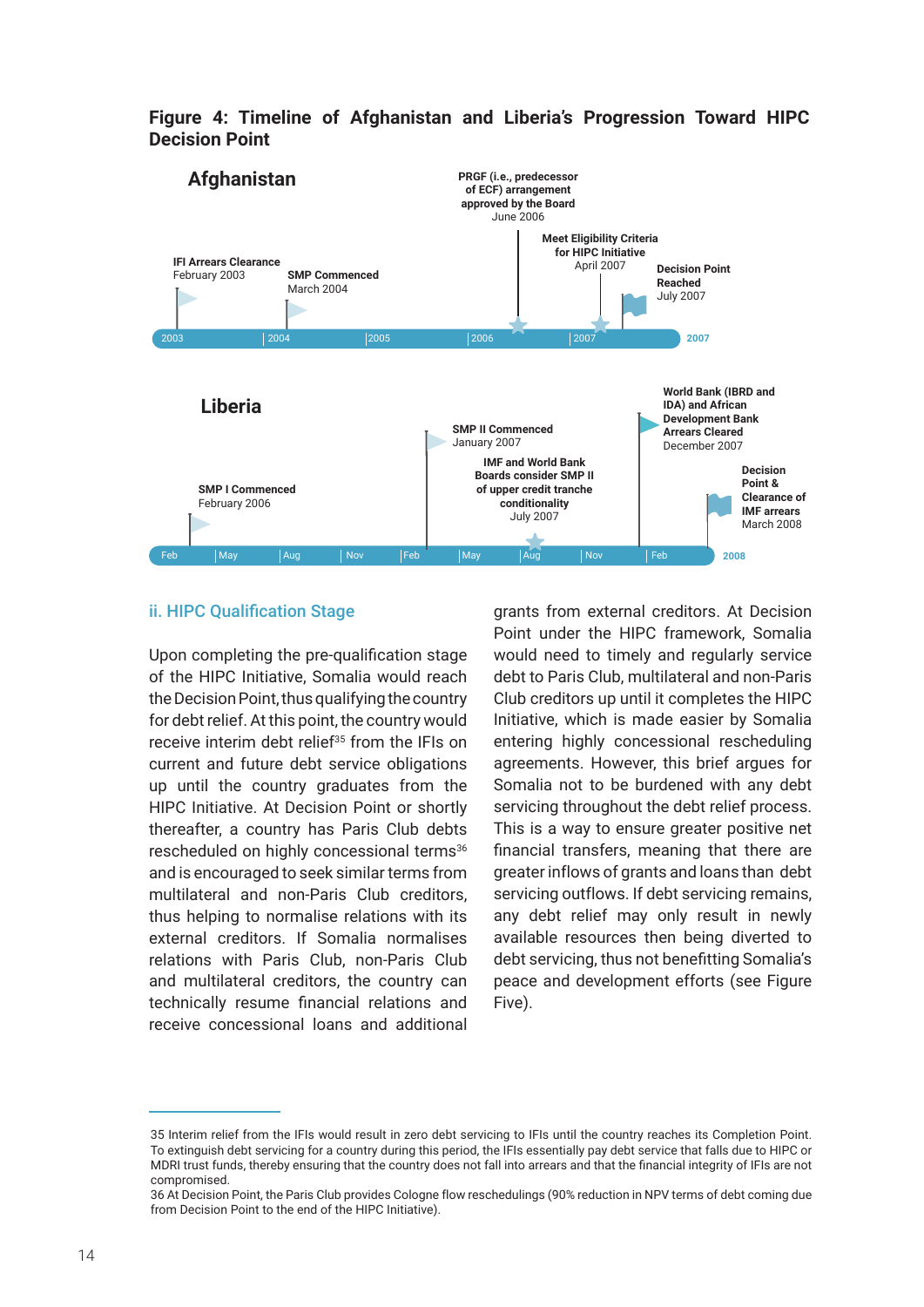

#### **Figure 5: Net Resource Transfer for Somalia Today Versus Post-Decision Point37**

The importance of reaching Decision Point must be emphasised. Achieving this milestone will provide Somalia with new financing and the level of debt relief provided by creditors will then be determined. If this milestone is reached, there will be clarity on Somalia's external debt situation, with the country normalising its financial relations with external creditors and the international financial community anticipating the eventuality of irrevocable debt relief. Such clarity and positive anticipation may help the country attract foreign direct investment (FDI) and encourage greater domestic private investment, as the private sector will gain access to important financing facilities.

Once Somalia reaches Decision Point, the country would then work towards reaching the Floating Completion Point of the Enhanced HIPC Initiative. This is the point at which external creditors provide irrevocable debt relief and requires the completion of the following conditions:

- 1. Continuation of an IMF-supported program to maintain macroeconomic stability (for no more than three years as per the framework of the Enhanced HIPC Initiative);
- 2. Implementation of completion point triggers (conditionalities) agreed between the FGS and the IMF and World Bank prior to Decision Point<sup>38</sup>; and
- 3. Implementation of a PRSP for at least one year.

As a country is approaching the completion of the aforementioned conditions, the IMF and the World Bank prepare a Completion Point Document to be submitted to their Executive Boards, requesting graduation of the country to Completion Point of the HIPC Initiative, thereby granting irrevocable debt relief by external creditors.

#### **C. Beyond-HIPC Debt Relief**

After the country reaches the Completion Point of the HIPC Initiative and receives the HIPC-prescribed debt relief, external creditors can provide additional relief that goes beyond the HIPC Initiative. The beyond-HIPC debt relief is provided by external creditors on a voluntary basis and is outside the scope of the HIPC Initiative.

Considering Somalia's unique situation, particularly weak capacity to service debt and the country's onerous humanitarian, reconstruction and development needs, external creditors must provide beyond-HIPC debt relief in the order of 100% debt cancellation to ensure Somalia does not service any old debts in the post-HIPC period (see Figure Seven in Section IV for details on post-HIPC residual debt and debt servicing). Although all HIPCs would like 100% debt cancellation, Somalia stands out as being at a particularly critical juncture, where full debt cancellation is paramount. Relative political stability has emerged from extreme fragility, while humanitarian and development needs

<sup>37</sup> The X denotes that as of today Somalia is not receiving new lending and is not servicing any external debt obligations. The upward arrow denotes that post-Decision Point, Somalia would likely receive new lending and greater grants and FDI and would have to service debt obligations as a result of rescheduling with external creditors. 38 The Completion Point Triggers are articulated in the Decision Point Document.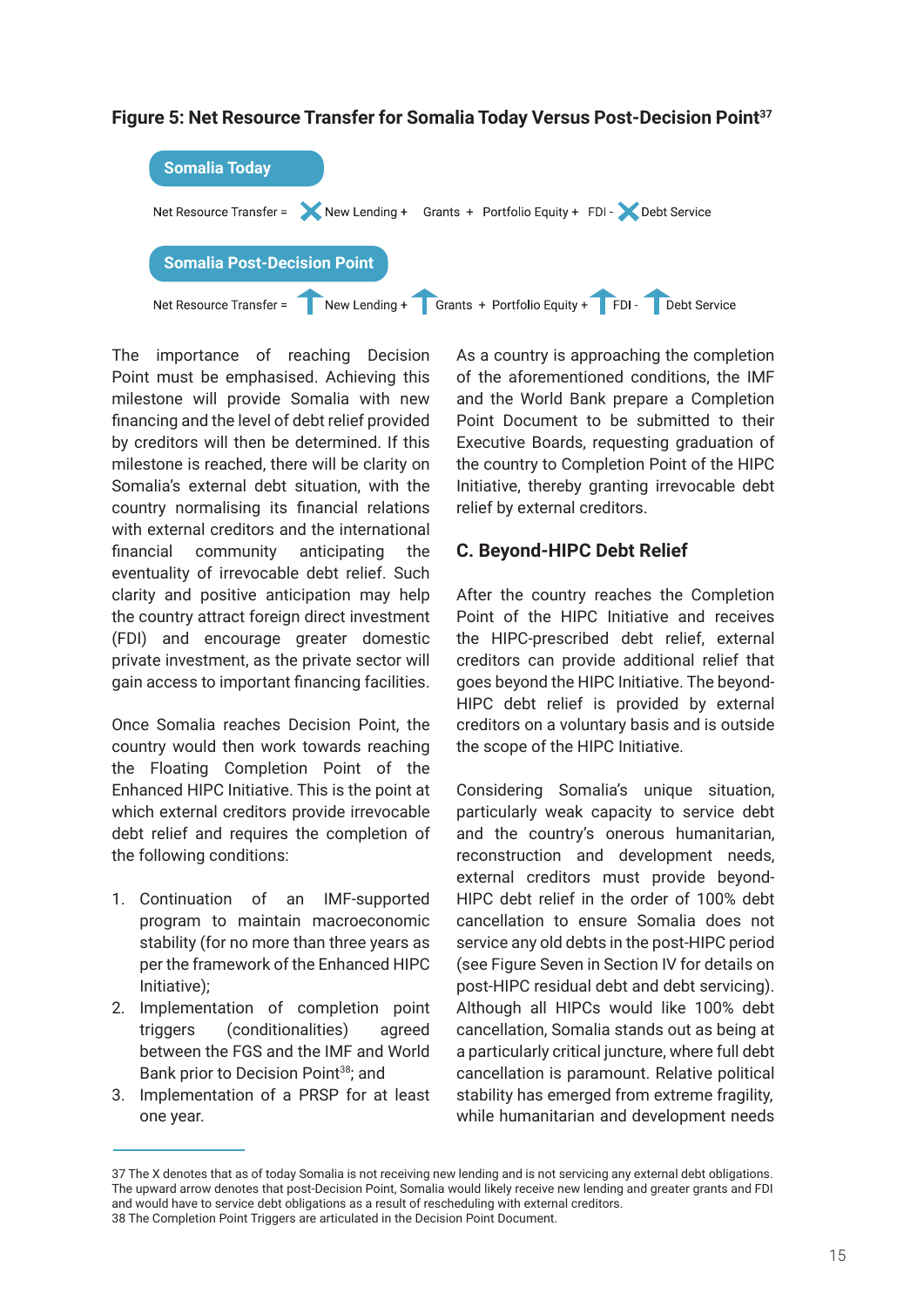are some of the most acute in the world. Full debt cancellation will maximise available domestic and international resources essential for the country's reconstruction and development, with likely peace dividends that will solidify recent progress.

#### **D. Multilateral Debt Relief Initiative (MDRI)**

The MDRI was established in 2005 to provide deeper debt relief to eligible low income countries. Under the MDRI, four multilateral institutions, namely the IMF, the Inter-American Development Bank, the World Bank and the AfDB, agreed to cancel 100% of their debt claims for countries that have reached the Completion Point of the HIPC Initiative. Typically, MDRI relief is granted simultaneously with irrevocable HIPC relief once a country reaches the Completion Point. In contrast to the HIPC Initiative, MDRI utilises a fixed cut-off date in its treatment of multilateral debt relief shown in in Table 1 below.

#### **Table 1: MDRI Cut-Off Dates**

|                                           | <b>Cut-Off Dates</b> |
|-------------------------------------------|----------------------|
| IMF                                       | end-2004             |
| World Bank                                | end-2003             |
| African Development Bank                  | end-2004             |
| Inter-American Development<br><b>Bank</b> | end-2004             |

For Somalia, MDRI would entail the cancellation of the remaining post-HIPC debts of the AfDB and World Bank, but would not cover the residual post-HIPC debts owed to the IMF. This is because a new loan would be provided to Somalia to clear IMF arrears and would be well past the IMF's MDRI cut-off date of end-2004 (referred to in Table One). Therefore, Somalia would likely still have remaining debt obligations to the IMF after Completion Point. Liberia was in a similar situation. To address this dilemma, the IMF Executive Board provided flexibility by mobilising IMF resources to settle the post-HIPC residual debts of Liberia through an 'MDRI-like' debt relief operation, again setting a precedent similar to the exceptional process applied to reach HIPC Decision Point (see Box Two and Figure Four). The case of Liberia could serve as an effective model for Somalia, whereby the IMF Executive Board could approve an 'MDRI-like' debt relief operation on an exceptional basis to write-off residual post-HIPC debt service obligations to the IMF39.

Box Three and Figure Six provide an optimistic timeline for Somalia's progression through the debt relief process (arrears clearance, HIPC Initiative, beyond-HIPC debt relief, and MDRI) as explained in Section IV.

### **Somalia's Residual Obligations Post-Debt Relief and Its Ability to Pay**

For countries reaching the Decision Point, the IMF and World Bank apply a set of rules (HIPC Initiative rules) used to assess the level of HIPC debt relief required to bring the country to debt sustainability. To determine the level of HIPC relief required to make a country's debt sustainable, the IMF and World Bank conduct a HIPC Debt Sustainability Analysis (DSA). Under the HIPC DSA, two debt sustainability thresholds or targets are used: debt-to-exports of 150% (export window) and debt-to-revenue of 250% (fiscal window). A country can only qualify under one of the two windows.

<sup>39</sup> The debt relief case of Liberia is unique among countries that had qualified for HIPC debt relief in that it was the first country that did not have any MDRI-eligible debt, but received MDRI-like relief. Six countries that did not have any MDRIeligible debt - Afghanistan, Comoros, Côte d'Ivoire, Guinea, Haiti and Togo - did not receive MDRI relief nor MDRI-like relief/ beyond-HIPC debt relief from the IMF. In fact, Guinea and Côte d'Ivoire had fully repaid their debts by the time they had reached their Completion Points. Liberia's case is made more unique by the fact that the financing that covered both HIPC and MDRI-like relief were mobilised by contributions from 102 IMF member countries arising from a partial distribution of balances in the IMF's First Special Contingent Account (a precautionary account that is used to cover overdue obligations to the Fund).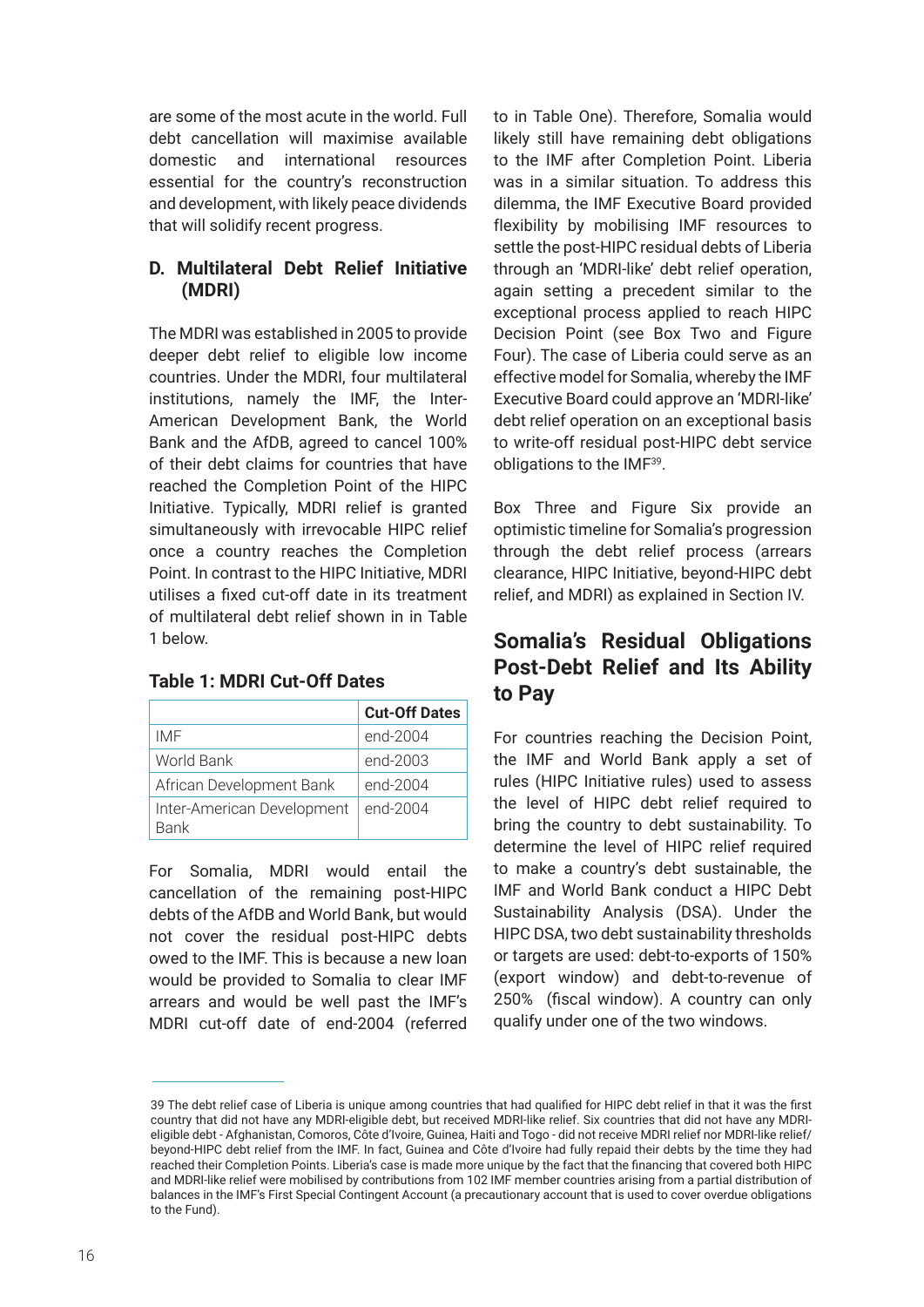If a HIPC DSA were to be conducted for Somalia, the country would qualify for the export window, but would not qualify for the revenue window. Although Somalia would obtain substantially higher relief under the HIPC Initiative's revenue window, the country would most likely not meet the two fiscal/ openness criteria required for eligibility under the revenue window (30% exportsto-GDP target and the 15% revenue-to-GDP target, based on an average of three years of actual data). In practical terms, this means that since the HIPC Initiative is premised on

putting a country back on the path of debt sustainability, Somalia's debt-to-exports ratio would need to be reduced from the current ratio of 480%40 to 150% after the application of traditional debt relief on bilateral debts.

In addition to HIPC relief, a country can also receive additional relief through MDRI and beyond-HIPC debt relief provided by external creditors. Since the establishment of the HIPC Initiative and MDRI, IFIs and Paris Club creditors have given countries 100 per-cent relief after Completion Point.

#### **Box 3: Possible IFI Arrears Clearance, HIPC, MDRI and Beyond-HIPC Debt Relief Timeframe**

In an optimistic scenario (akin to the case of Liberia), assuming that SMP III is revised to meet UCT conditionality during the first review of the SMP slated for the final quarter of 2018, Somalia could potentially reach Decision Point in mid-2019. On average, it took a period of 49 months for HIPC countries to reach their Completion Point from the time of Decision Point<sup>41</sup>. Of the 36 HIPC countries that have reached Completion Point, five countries (Bolivia, Burkina Faso, Central African Republic, Mozambique and Tanzania) managed to reach their Completion Points in less than two years<sup>42</sup>. Somalia could reach its Completion Point in a similar timeframe.

A best-case HIPC and MDRI timeframe scenario for Somalia is presented below (see Figure Six). This may be an optimistic scenario, but it is possible. If Somalia's bilateral partners mobilise the necessary political will, through their seats at the boards of the IMF and the World Bank, it can lead to them exercising flexibility in their assessments and declaring Somalia's readiness for Decision Point and eventually Completion Point. For the short-term in Somalia, the key milestones to reach are arrears clearance and Decision Point, as this will allow the country to regain access to much-needed resources and would set the level of relief to be provided by external creditors. Thus, expediting this process is critical.

<sup>40</sup> Calculated based on data from IMF Country Report No. 18/212. The exports of goods and services used to calculate the debt-to-export ratio was based on a three-year backward average from 2015 to 2017.

Based on information provided in the IMF and World Bank HIPC Initiative and MDRI – Statistical Update, August 4, 2017 (see Table AIII4. HIPC Initiative and MDRI: Committed Debt Relief and Outlook).

<sup>41</sup> Based on information provided in the IMF and World Bank HIPC Initiative and MDRI – Statistical Update, August 4, 2017 (see Table AIII4. HIPC Initiative and MDRI: Committed Debt Relief and Outlook).

<sup>42</sup> Ibid, Table AIII4. HIPC Initiative and MDRI: Committed Debt Relief and Outlook.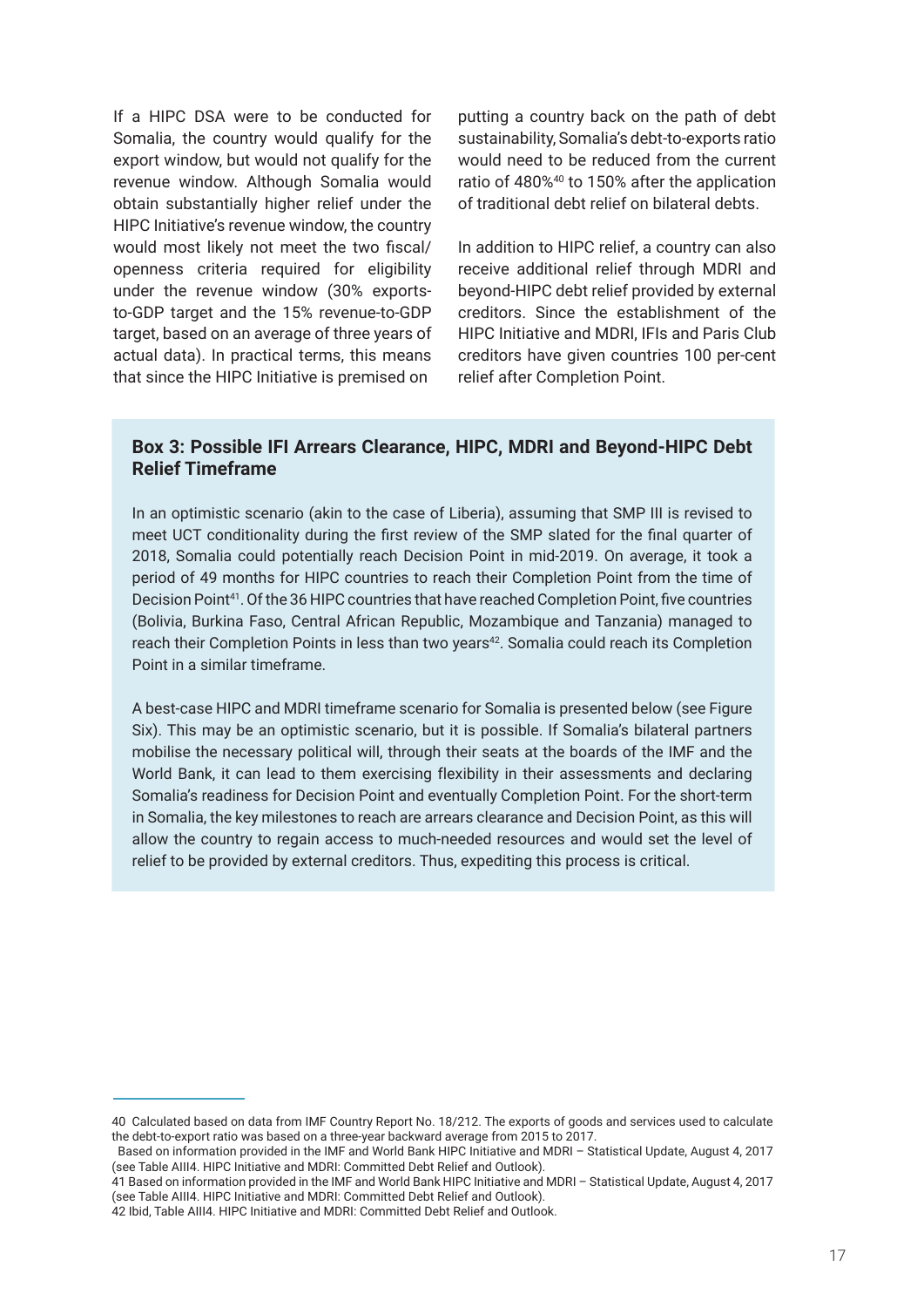#### **Figure 6: Best-Case Debt Relief Timeline for Somalia**



Following the HIPC approach to debt sustainability, MDRI and beyond-HIPC, a clearer picture emerges of what Somalia's future debt servicing may look like after completing these processes, detailed in Figure Seven.

Applying certain assumptions<sup>43</sup>, Figure Seven shows that Somalia's external debt could decline from US\$ 4.6 billion to US\$ 400 million if HIPC and MDRI relief occur alongside additional beyond-HIPC debt relief from Paris Club creditors and MDRI-like debt relief from the IMF post-HIPC. The remaining US\$ 400 million would be residual debts owed to non-Paris Club creditors and non-IFI multilateral creditors. The debt-to-export ratio would be approximately 42%; well under the HIPC debt sustainability threshold

of 150%. Typically, non-Paris Club creditors and non-IFI multilateral creditors would reschedule the remaining debt on commercial terms, as rescheduling on concessional terms would be additional relief not required under the HIPC framework. Any additional relief or cancellation on the part of non-Paris Club creditors and non-IFI multilateral creditors would be solely at the discretion of those creditors. Assuming that there is no further debt cancellation or concessional rescheduling by these creditors, Somalia would be looking at servicing US\$ 20 million per year for the first six years<sup>44</sup>.

The US\$ 20 million annual debt service obligations would be equivalent to  $~14\%$ of government revenue based on end-2017 revenue figures and thus equivalent to the

<sup>43</sup> For ease of conducting the exercise, Somalia's total debt stock (US\$ 4.6 billion) was taken to be the Net Present Value (NPV) of debt, which is a reasonable assumption as most of the debt is in arrears (>90%) and hence the NPV would be slightly less than the current face value ~US\$ 4.6 billion. Figuring out the country's actual NPV of debt would require loan-by-loan information to which the government is privy to. To carry out this exercise, an assumption was made that Somalia would reach Decision Point by 2018 so as to allow the use of end-2017 external debt data for the exercise. Other assumptions were that IFIs would go to 100% relief (through MDRI and MDRI-like debt relief operations) and that Paris Club creditors would provide beyond-HIPC relief to cancel remaining post-HIPC residual debt. The data used for this exercise (2015-2017 export data (of goods and services), end-2017 external debt data, and domestic revenue data was obtained from the IMF Country Report No. 18/212.

<sup>44</sup> Assuming it is rescheduled on Paris Club Naples terms (23-year maturity with 6-year grace period). The discount rate of 5% used for the IMF-World Bank Debt Sustainability Framework for Low-Income Countries was used as a proxy for the market interest rate for this analysis.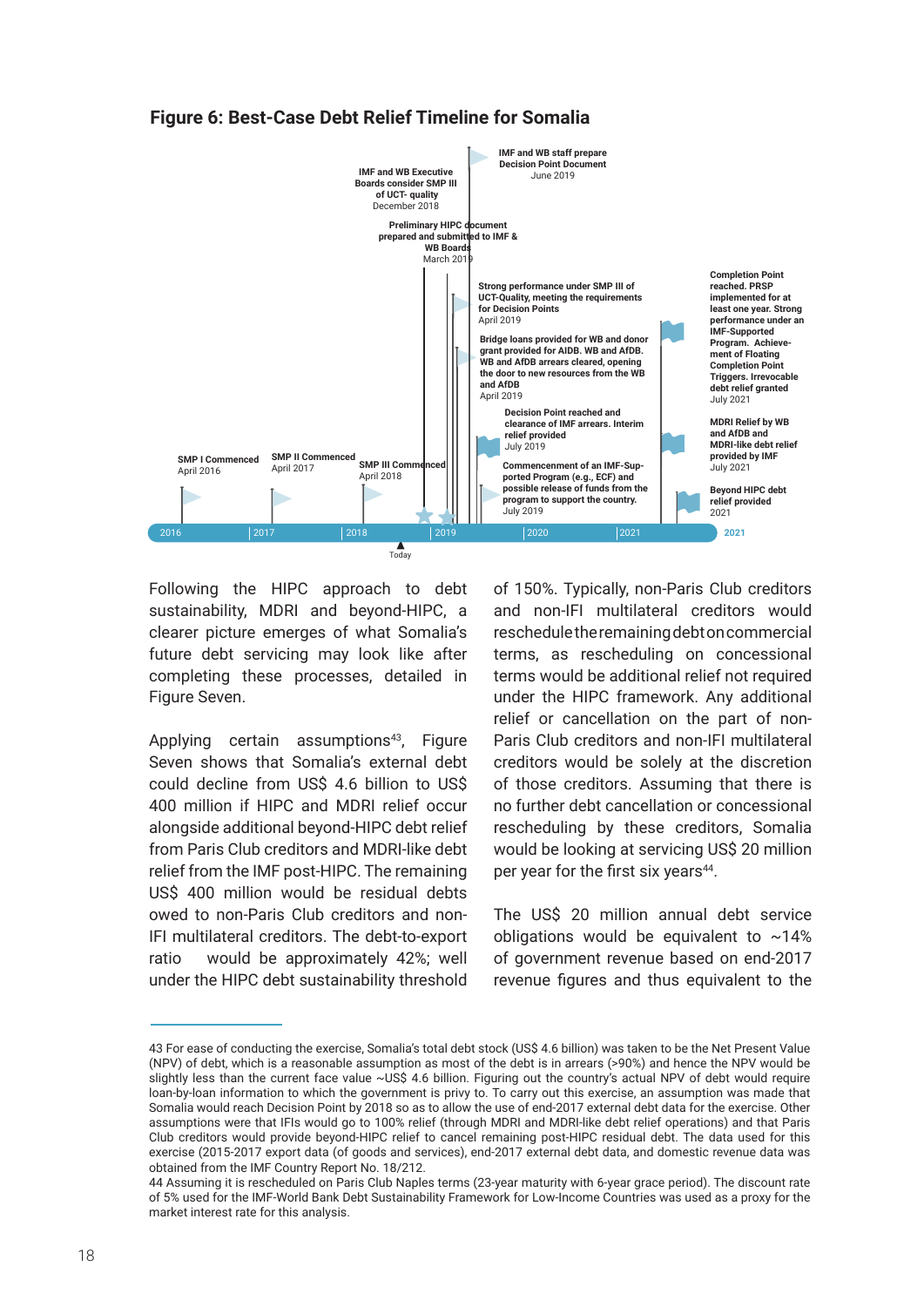#### **Figure 7: Relief Provided to Somalia Under the Debt Relief Process and Residual Debt Obligations**



14% debt service-to-revenue threshold (for weak debt-carrying capacity countries) of the IMF and World Bank's Revised Debt Sustainability Framework (DSF) for Low Income Countries. This means that Somalia's debt service burden relative to government revenues during the post-debt relief period would be at the maximum threshold, and any additional new loan obligations arising from normalising relations with external creditors would cause the country to be above the IMF and World Bank suggested debt service-torevenue threshold. This reality demonstrates the need for further debt relief.

In 2017, the FGS raised approximately US\$ 143 million, which amounts to about US\$ 11 per capita45. The FGS' revenue-to-GDP ratio (estimated at  $2\%$  as of end  $2017^{46}$ ) is well below the 14.7% average of its neighbours in the East African Community<sup>47</sup>. Additionally, economic activity in the country remains fragile, with potential shocks resulting in lower collected revenue and thus causing Somalia to breach the debt service-torevenue threshold and being categorised as in high risk of debt distress.

Possessing such a high debt service-torevenue ratio would be a significant burden on Somalia, given the government's weak fiscal position and capacity to raise domestic revenues. Moreover, domestic revenues used to service post- HIPC debts would mean fewer resources would be deployed to Somalia's immense humanitarian, reconstruction and development needs.

Considering the above realities, full cancellation of Somalia's debt is the only viable, sustainable option moving forward. Anything less means Somalia's fiscal position will remain fragile and potential peace and development gains will be at risk.

<sup>45</sup> Based on the IMF's estimated population for Somalia of 13 million.

<sup>46</sup> Based on IMF Staff estimates see IMF Country Report No. 18/212.

<sup>47</sup> See <http://eac.opendataforafrica.org/ykresze/taxes-to-gdp-ratio-in-ratio>.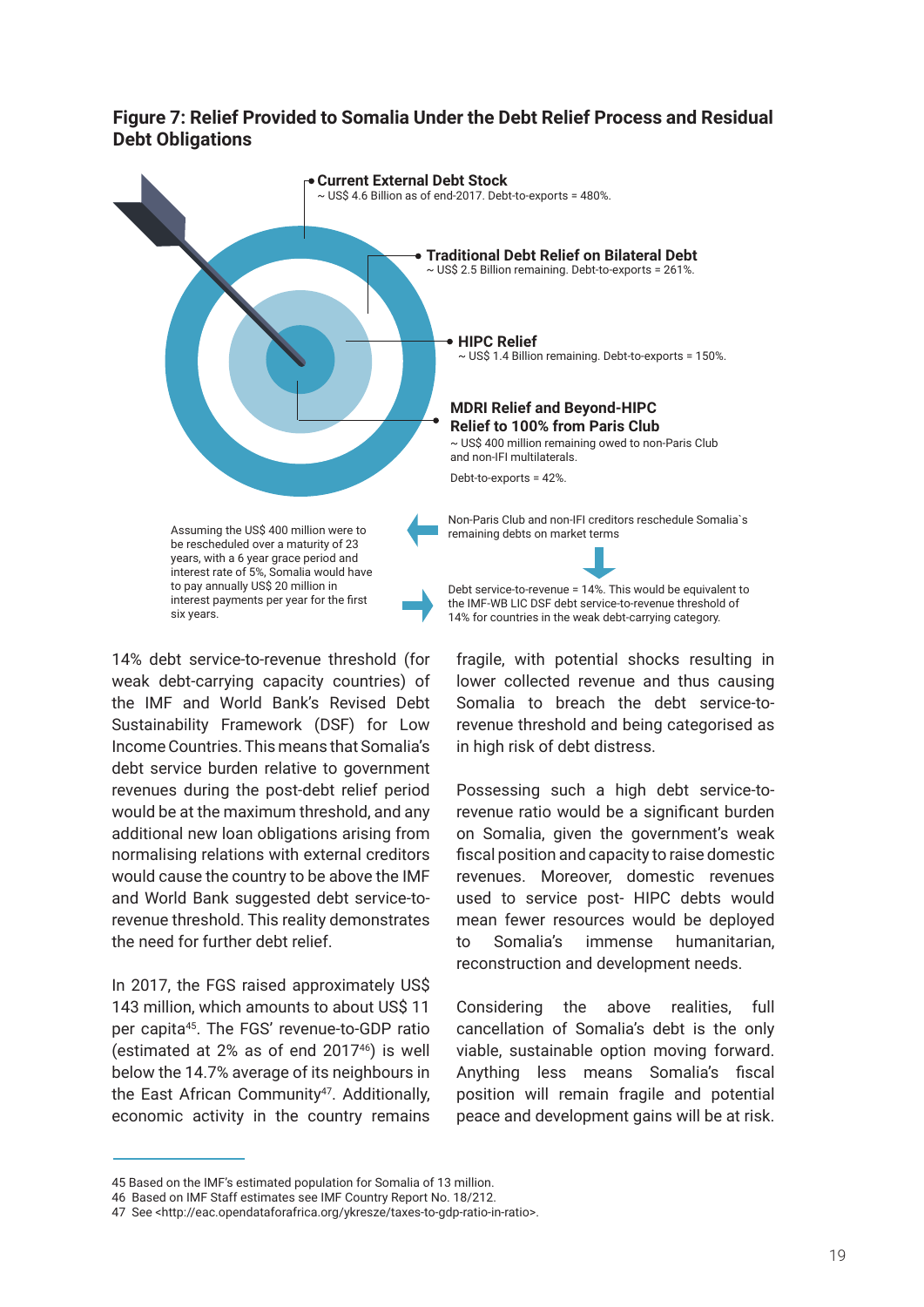## V. Accelerating and Maximising the Debt Relief Process

Having established the importance of full debt cancellation, this brief will now look at why accelerating the process is also critical.

#### (i) An Accelerated Debt Relief Process will front-load new resources for urgent reconstruction and development needs

The stakes are incredibly high for the FGS and its international partners, as the government engages in peace and state-building efforts, after a long period of statelessness and armed conflict that has resulted in minimal service delivery, poverty, persistent humanitarian crises and the destruction of infrastructure, human and institutional capacity. The financing needs required to address these problems are immense and urgently needed, yet scarce available resources exacerbate Somalia's fragility. To address Somalia's urgent financing needs, front-loading of resources made possible by an accelerated debt relief process will help tackle urgent reconstruction and development needs.

If the debt relief process is accelerated in a way that Somalia clears arrears to IFIs and completes the HIPC process quickly, it can enable development partners to provide timely and significant assistance to implement and achieve the objectives of the NPS and Somalia's NDP. Moreover, a speedy debt relief process will help expedite the normalisation of relations with other external creditors, unlocking further resources for public and private investment.

Upon embarking on an accelerated debt relief process, Somalia will be required to strengthen its institutional capacity to be in a better position to absorb front-loaded resources emanating from the process. If there are prospects for an accelerated debt relief process, it will encourage Somalia, the World Bank, the AfDB, and other development partners to maximise the utilisation of potential resources, including pre-arrears clearance and development partner grants that would be used to strengthen the absorptive capacity of the country. This includes strengthening the legal and regulatory framework for tackling corruption (including establishing and operationalizing anti-corruption institutions), so that resources are not misused or misappropriated but are put to effective and efficient use by the government. In addition, this would also entail strengthening the institutional and technical capacity of the government to develop and implement a sound development strategy to ensure the most appropriate allocation of resources that can lead to inclusive economic growth.

#### (ii) An Accelerated Debt Relief Process Can Maximise the Level of Relief Granted and Minimise Post-HIPC Debt Service

Dragging out the debt relief process would be costly for Somalia. Sluggish progression through the debt relief process, specifically in reaching the IFI arrears clearance and Decision Point milestones, can lower the level of debt relief provided to Somalia that would be determined by a HIPC DSA.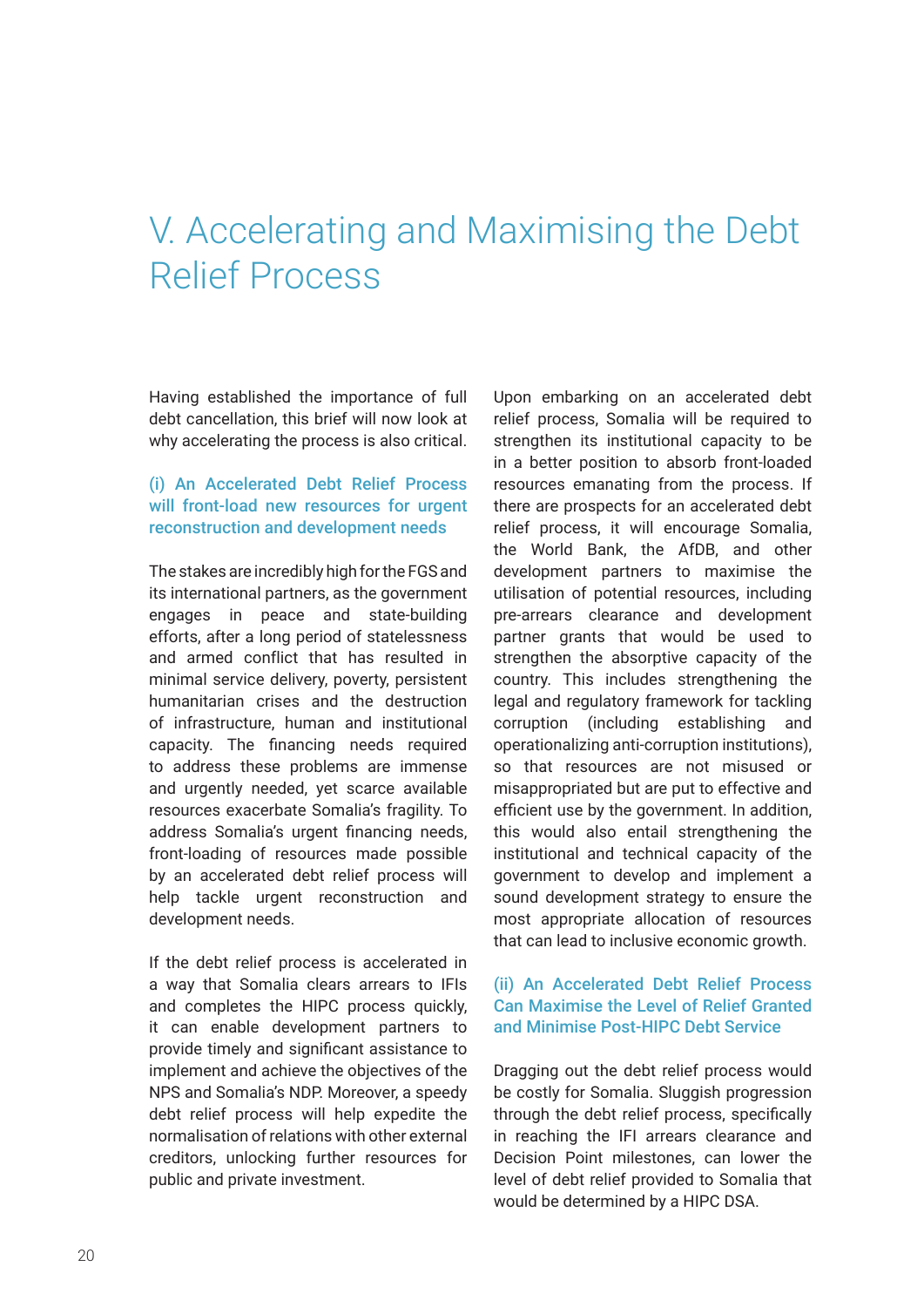

#### **Figure 8: Inverse Relationship between the Level of Relief and Export Performance**

An increase in year-on-year exports would also decrease the debt-to-exports ratio, meaning that the amount of relief would decline as the external debt of a country would come closer and closer to debt sustainability (debt-to-export ratio nearing 150%). Figure Eight demonstrates how debt relief48 provided to a country moves inversely with export performance. Therefore, it is critically important for Somalia to clear IFI arrears and meet the conditionalities for Decision Point as quickly as possible so that the country receives the maximum amount of HIPC debt relief attainable.

To illustrate the above, consider the following scenario. If Somalia were able to reach Decision Point in the year 2019 (best-case scenario), 2016-2018 export data would be used. Alternatively, if decision point were reached in 2022 (a bad-case scenario) 2019- 2021 export data would be used. Assuming that export performance increases yearon-year, then the amount of relief provided in 2019 would be significantly higher than in 2022. Therefore, reaching Decision Point earlier rather than later can maximise the level of debt relief that Somalia would receive.

An accelerated IFI arrears clearance and HIPC process not only serves to maximise the level of debt relief granted to Somalia, but also minimizes post-HIPC debt service. The simplistic analysis illustrated in Figure Seven, indicated that Somalia would service US\$ 20 million. In the event that exports improve in the future and there is a delay in reaching the Decision Point, there is the risk that post-HIPC debt servicing on old debts increases significantly, diverting resources from urgent peace and development needs. Such an outcome would go against the spirit and objectives of the HIPC and MDRI Initiatives that seek to reduce the debt burden of low income countries so that resources could be prudently spent on poverty alleviation and development.

Reaching the Decision Point earlier rather than later is also in the interest of Paris Club creditors and IFIs. Paris Club creditors and IFIs, typically and historically, have provided 100% debt relief post-Completion Point through the granting of HIPC-prescribed relief, MDRI relief and beyond-HIPC debt relief of the residual debts remaining post-HIPC. As the HIPC process becomes delayed and exports rise, there is the possibility that the level of debt relief prescribed declines, increasing the burden of IFIs and Paris Club creditors to provide higher levels of MDRI and beyond-HIPC debt relief.

#### (iii) An Accelerated Debt Relief Process Can Have a Positive Impact on Economic Recovery and Growth by Minimising the Debt Overhang Effect

An external debt overhang can impede economic growth because of the following effects:

<sup>48</sup> Based on the HIPC framework for debt sustainability.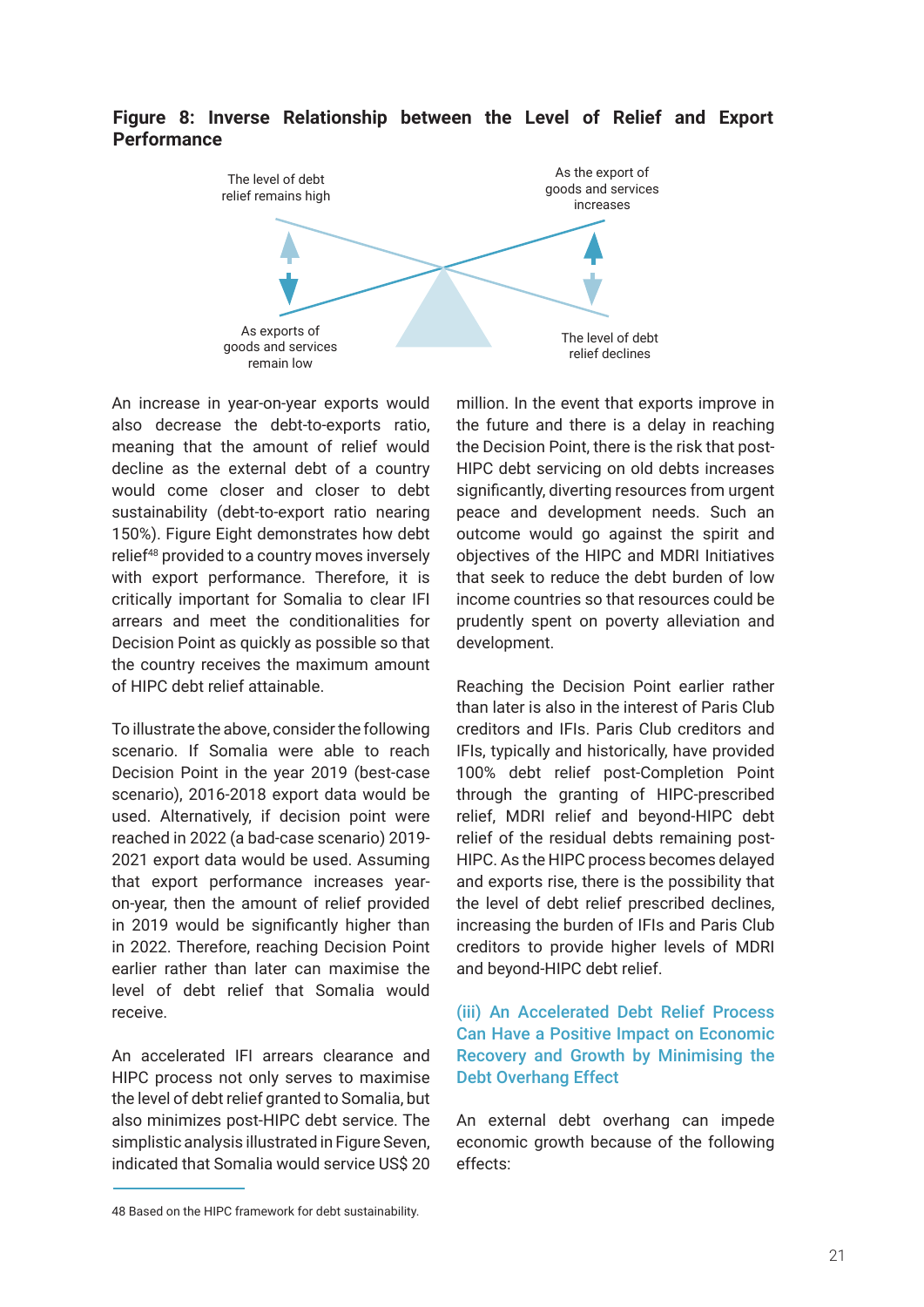- Debt servicing reduces public investment and consequently discourages private investment; and
- Private sector actors (both domestic and foreign) may perceive an external debt overhang as an anticipated future tax liability (implicit tax), thus reducing investment and ultimately private sector development.

It can be argued that the aforementioned affects do not hold for Somalia because: (i) the FGS is not currently servicing any debt; and (ii) private sector actors (both foreign and domestic) are aware that Somalia's existing debt overhang is 'fictitious', because given the likelihood for debt relief, there are minimal expectations for the government to repay this debt. However, this fails to account for the fact that Somalia's debt overhang, though not a debt service burden, restricts the country from receiving financial resources that would be channelled towards increased public investments, which would bring in greater private investment. The argument also fails to take into consideration the possibility that both prospective domestic and foreign investors may be reluctant to make significant investments until there is clarity on the debt issue, such as reaching the Decision Point. Essentially, Somalia's external debt problem increases investment risk, deterring investors. Domestically, Somalia's external debt overhang would make it difficult for Somali-based businesses to obtain financial resources from the international financial system.

This analysis is supported by empirical studies that have shown evidence of the negative effect that a debt overhang has on economic growth<sup>49</sup>. Hence, the position of this brief for accelerated and full debt cancellation.

#### (iv) An Accelerated Debt Relief Process can Enhance the Government's Legitimacy and Efficiency

The provision of debt relief (and thus access to new financial resources) can help bring legitimacy and credibility to a government, especially one tasked with the immense challenge of reconstruction. A key challenge facing the FGS is to restore the relationship between state and society, a task that is made more difficult by the protracted period of time where this relationship was, for the most part, non-existent.

For almost two decades, Somalis have not received basic public services, undermining any public-state relations. Debt relief will expedite the expansion of public services, thus rebuilding public-state relations. Tangible and demonstrable development results will then help re-establish the government's legitimacy and credibility with citizens. An improved relationship between state and society would create an environment conducive to reconciliation, peace-building and socioeconomic development. Conversely, a protracted debt relief process will in turn slow the improvement of the delivery of basic social services and development-oriented projects, likely contributing towards societal dissatisfaction with the state. This can then advantage actors looking to undermine the efforts of the government and the international community.

The government's fiscal position and lack of access to additional external resources make it extremely difficult to deliver its part of the social contract. Hence, it would be prudent for both the international community and the FGS to accelerate Somalia's debt relief process to unlock new resources that can be used to alleviate poverty and provide

<sup>49</sup> For studies that have found support for the debt overhang hypothesis, see Sachs, J. and Kenen, A. 1990 A Cross-Country Analysis of the Effects of a Heavy Debt Burden on Economic Growth, the World Bank; Cohen, D. 1993. Low Investment and Large LDC Debt in the 1980s. American Economic Review, 83(3), pp.437-449; Fosu, A.K. 1999. The External Debt Burden and Economic Growth in the 1980s: Evidence from Sub-Saharan Africa. Canadian Journal of Development Studies, 20(2), pp. 307-18; Clements, B.J., Bhattacharya, R. and Nguyen, T.Q. 2003. External debt, public investment, and growth in lowincome countries. Washington, D.C., International Monetary Fund.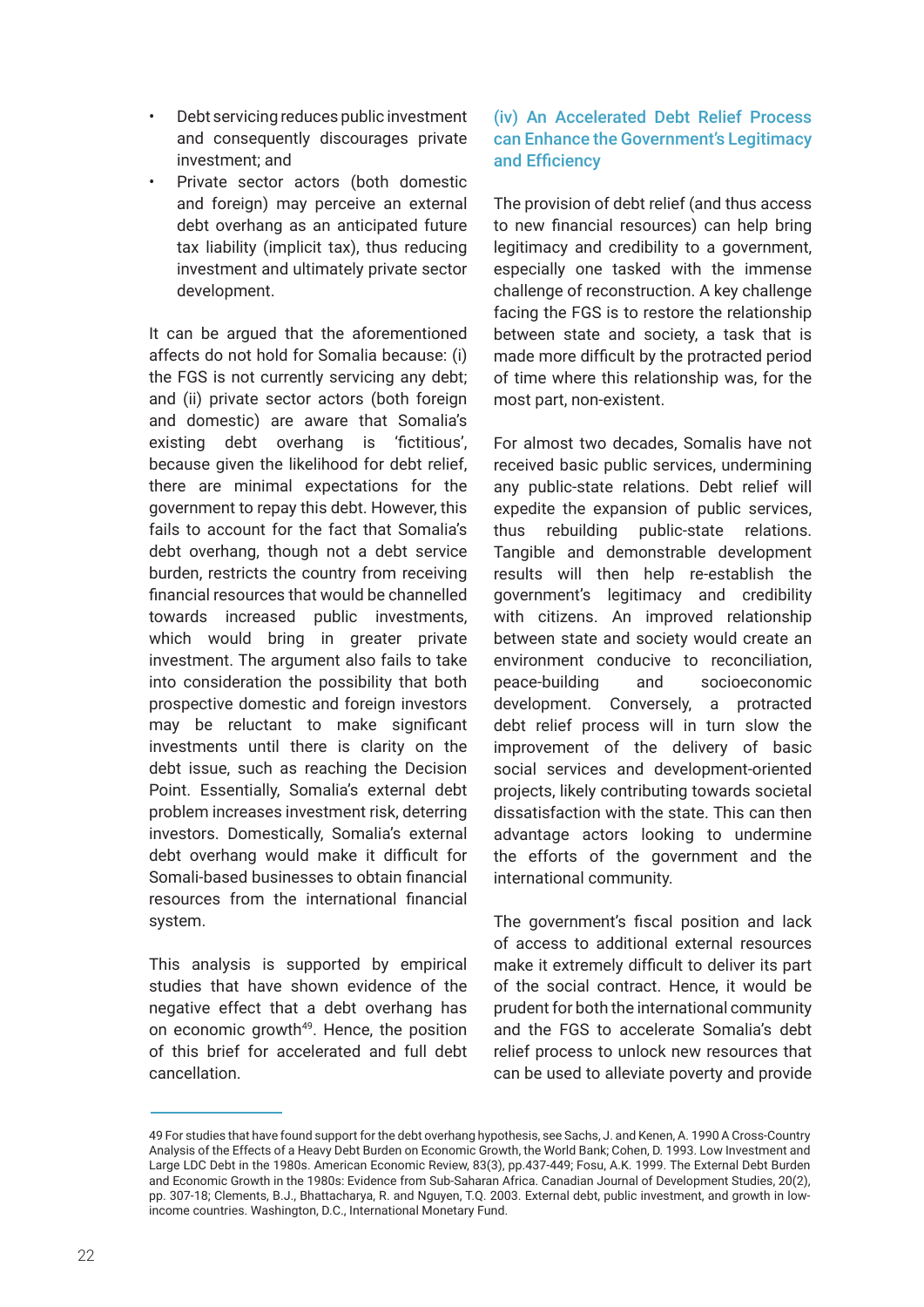demonstrable services to Somalis. In doing so, the risks of renewed armed conflict and extremism, humanitarian crises, fresh displacements and migration would be reduced, moving the country forward and helping it to escape the conflict trap<sup>50</sup>.

Further, it must be noted that the debt relief process involves certain costs for Somalia. This includes heavy administrative and management costs associated with implementing an IMF SMP and possibly an ECF program in the future. In both the current SMP and preceding SMPs, the government has invested a significant amount of time and resources in the planning and implementation aspects of the program; technically, administratively and managerially. In the short-term, this can be justified as a means of coming closer to full debt cancellation. However, a lack of progress in reaching Decision Point would increase the drain on the government, which has shown a great deal of commitment and effort to the process thus far. A protracted process can also result in 'reform fatigue'51 setting in, where growing scepticism of debt relief and associated conditionalities of the FGS officials would be counterproductive to the reform agenda.

Summing up, there is a need for resolute concerted action by Somalia's partners to swiftly move the country towards arrears clearance and Decision Point of the HIPC Initiative. Reaching these milestones in the shortest possible timeframe would be in the interest of Somalia, its external creditors and development partners, as it can motivate the government to commit to and implement more meaningful reforms in the pursuit of debt relief and the unlocking resources for development.

Accepting that accelerated, full debt cancellation is the best way forward, the following are some key issues and recommendations to realising that direction.

<sup>50</sup> Reform fatigue refers to a condition whereby government officials become cynical and exhausted of ongoing reform efforts.

<sup>51</sup> For further details on the conflict trap, please see Collier, P. Elliot, V.L., Hegre, H., Hoeffler, A., Reynal-Querol, M. and Sambanis, N. 2003. Breaking the Conflict Trap: Civil War and Development. Washington, DC: World Bank.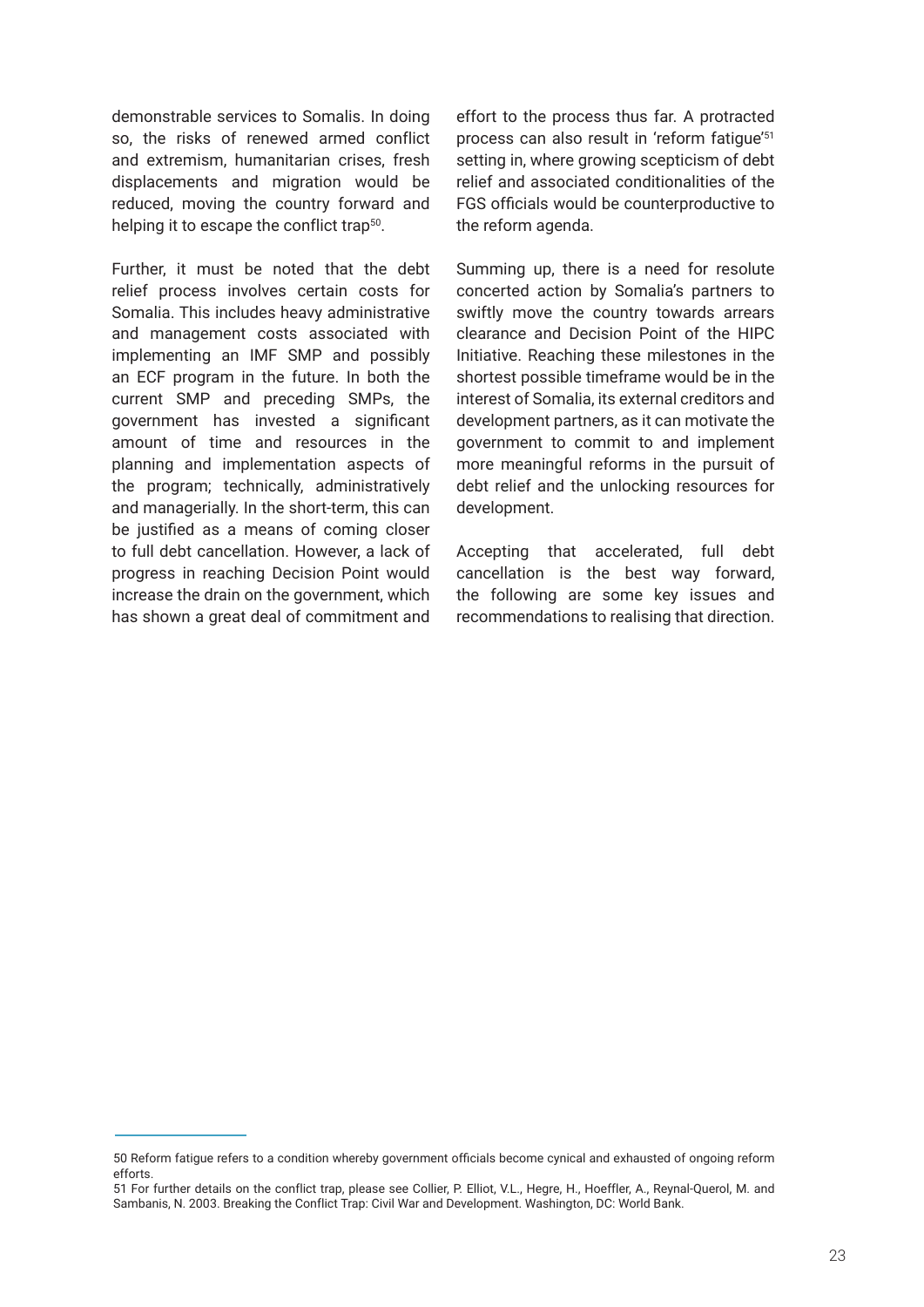## VI. Key Issues and Recommendations

#### **Key Issue 1: Peace, Security and Political Stability**

For Somalia, an accelerated debt relief process will be contingent upon the country making gains in peacebuilding and in enhancing the security and political stability of the country.

#### Recommendations:

- a) The FGS and subnational administrations should step up efforts to tackle insecurity, foster reconciliation and peacebuilding, pursue inclusive politics and democratization, and improve relations between the FGS and subnational administrations.
- (b) Somali civil society actors should increase support for peacebuilding, reconciliation and democratisation efforts.
- (c) The international community should scale-up efforts to support security and the political and social stabilization of the country.

#### **Key Issue 2: Political Support for an Accelerated Debt Relief Process**

The decisions of the IMF, World Bank and AfDB Executive Boards in the arrears clearance and HIPC processes are generally political in nature, and thus political support can help speed up the process. Therefore, Somalia needs champions to accelerate the debt relief process (see Annex I for a list of key stakeholders related to Somalia's debt relief process).

#### Recommendations:

- a) The FGS should seek champions to help accelerate the debt relief process and should also lobby countries sitting on the Executive Boards of IFIs to accelerate the debt relief process for full debt cancellation.
- b) Somalia's private sector and civil society actors should lobby FGS institutions to exert all efforts to accelerate the debt relief process for full debt cancellation.
- c) United Nations, Paris Club, G7, European Union, African Union and Arab League Member States friendly to Somalia should lobby their Executive Directors sitting on the Boards of IFIs to accelerate the debt relief process for full debt cancellation.
- d) International private sector and civil society actors friendly to Somalia should lobby their governments to accelerate the debt relief process for full debt cancellation.

#### **Key Issue 3: Timely Resources and Scaled-up Technical Assistance to Accelerate the Debt Relief Process**

For Somalia, due to the sizeable arrears owed to the IMF and World Bank, the process of IFI arrears clearance is a roadblock to broader debt relief. The progression towards IFI arrears clearance and Decision Point may be delayed or hampered if there is an insufficient amount of financial resources to clear IFI arrears, inadequate technical assistance to the FGS and a failure to secure financing assurances from external creditors for their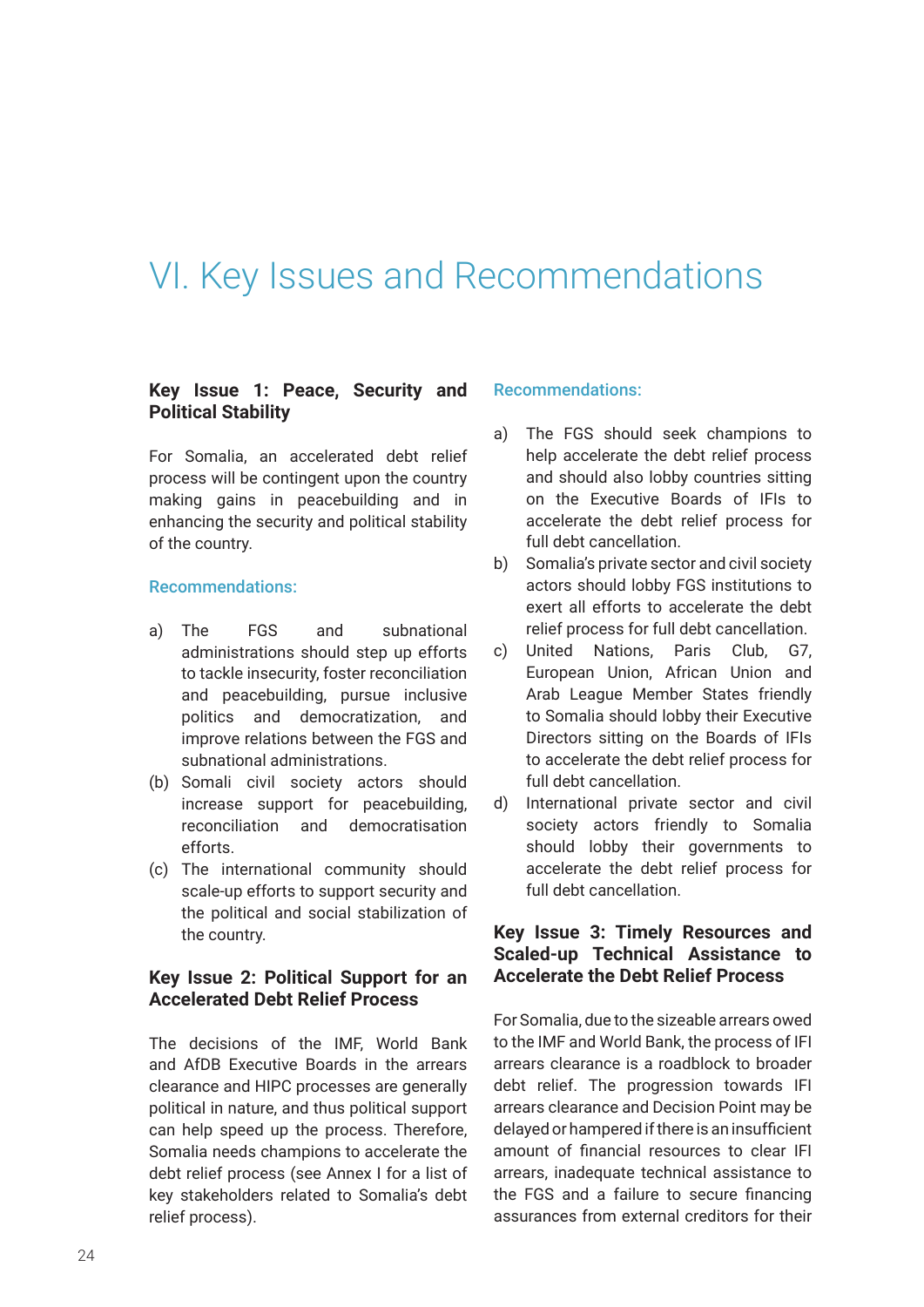participation in the HIPC Initiative. Therefore, to speed up the debt relief process, Somalia needs to enhance its capacity to implement debt relief conditionalities and to build its absorptive capacity such that the country can effectively utilise resources arising from debt relief.

#### Recommendations:

- a) The Federal Government of Somalia should:
	- Prepare an arrears clearance strategy and begin to engage friendly countries to provide a bridge loan to cover IMF and World Bank arrears and a grant to cover AfDB arrears;
	- Mobilise and maximise resources (pre-arrears clearance grants from IFIs and development partner grants) to enhance its technical and institutional capacity in order to perform strongly under the current SMP and prepare for the possible eventuality of a revised SMP III of UCT quality; and
	- Mobilise and maximise resources to develop capacity to implement development projects, enabling appropriate and effective absorption of resources flowing into the country as a result of debt relief.
- b) The IMF should:
	- Earmark resources for the clearance of Somalia's arrears;
	- Expedite the process of reaching HIPC Decision Point by agreeing to an SMP of UCT-quality for the latter half of SMP III; and
	- Scale up its technical assistance to support capacity development, and policy development and implementation to ensure that the government performs strongly under an SMP of UCT-quality.
- c) The World Bank should:
	- Ensure that resources for arrears clearance are set aside for Somalia; and
	- Scale up its technical assistance

and capacity-building support for the preparation of a PRSP and implementation of the current SMP III.

- d) The African Development Bank should:
	- Ensure that resources in the TSF Pillar II are set aside for clearance of Somalia's arrears; and
	- Provide technical assistance and capacity development through its TSF Pillar I and III to enhance the capacity of the government to implement development programs and projects, and to also provide gapfilling assistance for the purpose of the SMP;

Paris Club, non-Paris Club and multilateral creditors should ensure that they can provide the IMF with financing assurances for debt relief well in advance of arrears clearance and decision Point to avoid delays in Somalia's debt relief process.

#### **Key Issue 4: Full Debt Cancellation for Somalia**

The HIPC Initiative will not result in full bilateral debt cancellation from all creditors. Therefore, efforts will need to be made to secure an agreement from all of Somalia's 27 known creditors for full debt cancellation. As the provision of debt relief by creditors under the HIPC framework is not compulsory, Somalia will also need to engage and convince external creditors on a bilateral basis to secure full debt cancellation. In the case that the HIPC process becomes protracted and Somalia's economic situation improves over the years, the level of debt relief granted under the HIPC framework may decline, leaving Somalia with a higher amount of debt to service. The prospects of Somalia servicing post-HIPC bilateral debts in the future must be avoided.

Somalia does not have any MDRI-eligible IMF debts. Therefore, the residual IMF claims on Somalia after Completion Point may need to be serviced. Additionally, multilaterals other than the World Bank and AfDB will have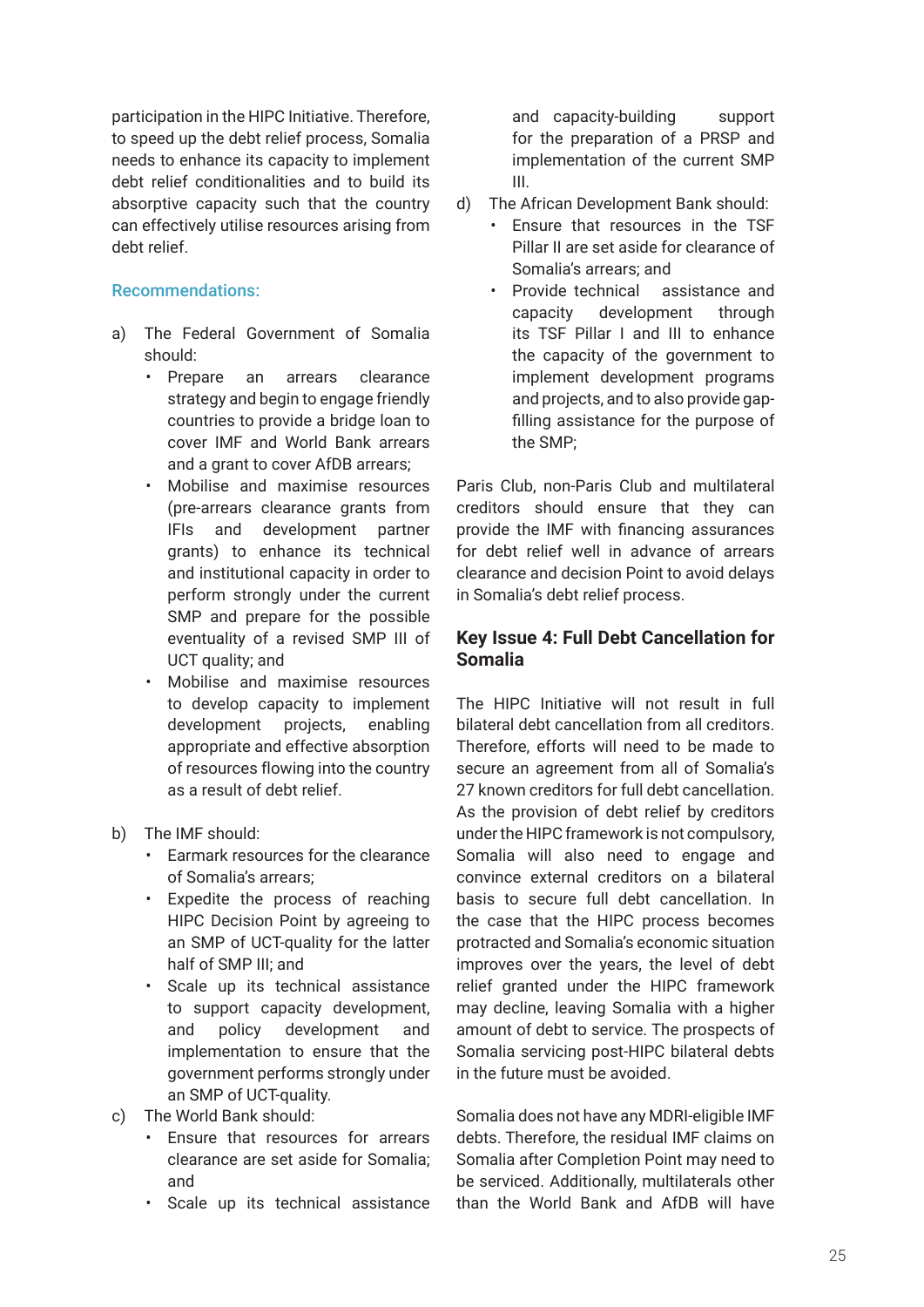external debts remaining post-HIPC, as they are only required to provide enough relief to make Somalia's debt sustainable. This would mean that the remaining creditors would reschedule the residual debts, adding an additional fiscal burden to the FGS and shifting scarce resources away from peace, reconstruction and development.

#### Recommendations:

a) Federal Government of Somalia should aim and lobby for full debt cancellation of its bilateral and multilateral debts.

- b) Paris Club, Non-Paris Club and non-IFI multilateral creditors should provide beyond-HIPC debt relief for any residual post-HIPC debts to ensure full debt cancellation.
- c) IMF should seek approval from its Executive Board to secure additional resources to cover the residual IMF debts post-HIPC for Somalia, as has been done in the case of Liberia through an MDRI-like debt relief operation.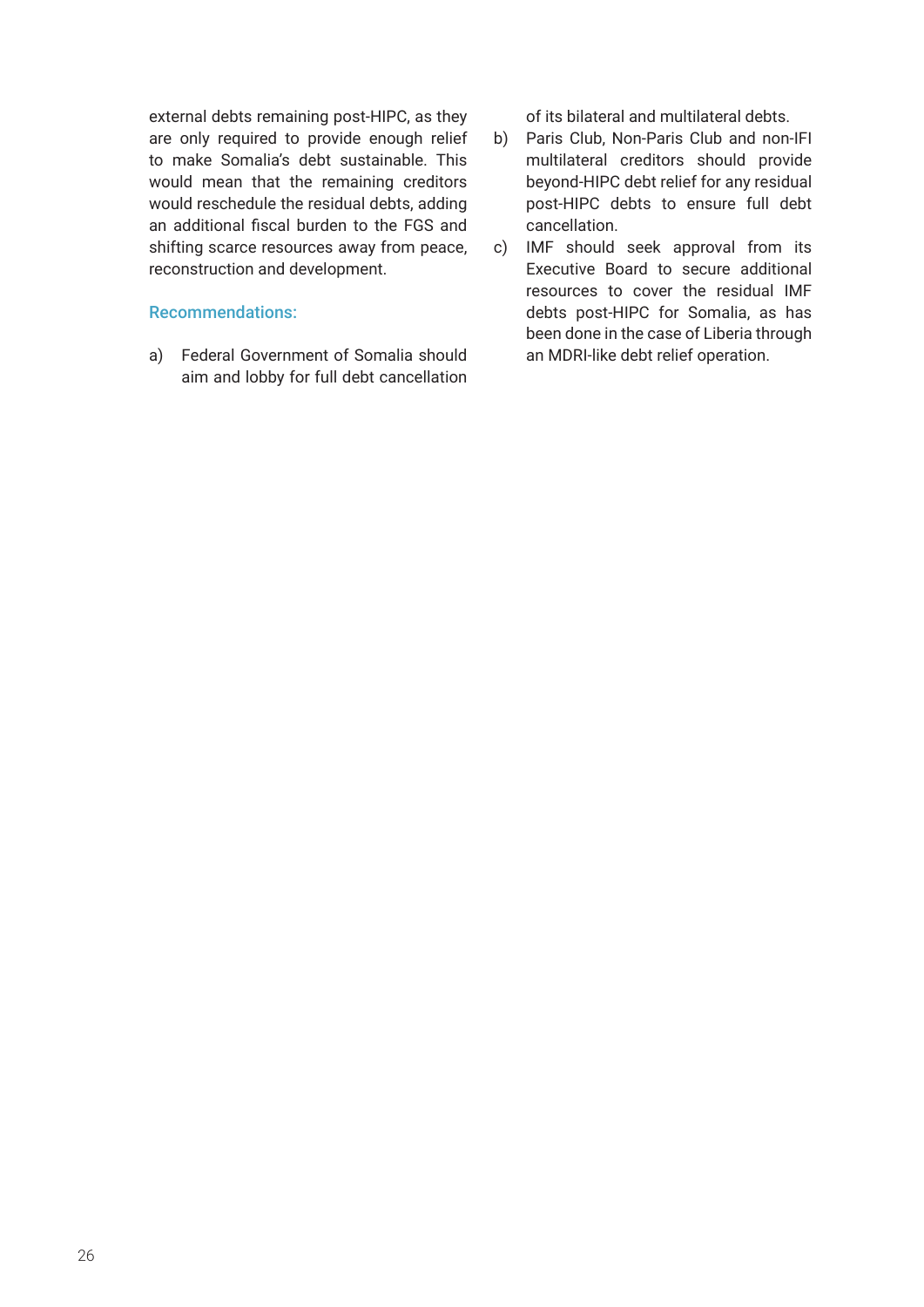### Annex 1 Key Stakeholders in the Debt Relief Process

#### **National Stakeholders**

This includes the FGS subnational administrations, Somaliland and the Somali people. Given that the FGS is the internationally recognised government of Somalia, it is the counterpart of external creditors and has inherited the pre-civil war debts of the former governments. As such, the FGS, namely the Ministry of Finance, Central Bank of Somalia, and Ministry of Planning, Investments and Economic Development will be tasked with implementing and coordinating debt relief associated conditionalities throughout the debt relief process.

#### **Multilateral Creditors**

IMF: Alongside the World Bank, the IMF plays a leading role in the process of debt relief and is Somalia's fifth largest creditor. Throughout the process, the IMF will play a key role in helping Somalia in its efforts to establish strong performance under SMPs while at the same time surveying the macroeconomy. Obtaining the seal of approval from the IMF on an IMFsupported program will move Somalia towards Decision Point and eventually Completion Point. Moreover, the IMF is also critical in the IFI arrears clearance process, which requires the Fund and the Somali government to determine the modalities through which arrears owed to the IMF would be cleared.

World Bank: The World Bank also plays a leading role in the debt relief process and is Somalia's fourth largest creditor. In the HIPC Initiative, the World Bank takes a lead role on issues related to poverty reduction. The World Bank is also a key player in the arrears clearance process.

African Development Bank: The AfDB has supported Somalia in its bid for arrears clearance and debt relief. It is also a key player in the arrears clearance process.

Paris Club Group of Creditors: The Paris Club is fundamental to the debt relief process and is particularly important as it holds the most substantial portion of Somalia's estimated external debt ( $\sim$  54%).

G7 Group of Countries: Based on FGS estimates, Somalia's external creditors that are part of the G7 group of countries (France, Italy, Japan, the UK and the US) hold approximately 49% of Somalia's external debt. This group of countries is very influential on the Boards of Executive Directors of the World Bank, IMF and AfDB.

European Union (EU): The European Union includes five of Somalia's external creditors (Denmark, France, Netherlands, Spain and Italy) that hold ~25% of Somalia's external debt. Recently, the EU Representative for Foreign Affairs, Federica Mogherini, called for the acceleration of debt relief for Somalia.

Arab League: The Arab League includes six of Somalia's non-Paris Club creditors (Algeria, Iraq, Libya, Kuwait, Saudi Arabia and the UAE), together hold ~13% of Somalia's external debt. The FGS is currently engaged with the Arab League.

#### **Bilateral Creditors**

United States: The United States is the largest shareholder of the IMF and the World Bank, and is the largest non-regional shareholder of the AfDB. As such, it holds significant influence over these institutions, especially the IMF and World Bank. The United States is Somalia's largest creditor, holding ~22% of Somalia's debt.

United Kingdom: Given the role of United Kingdom as the penholder for Somalia on the UN Security Council, it is taking a leading role among the international community on issues relating to Somalia. It is also one of Somalia's external creditors.